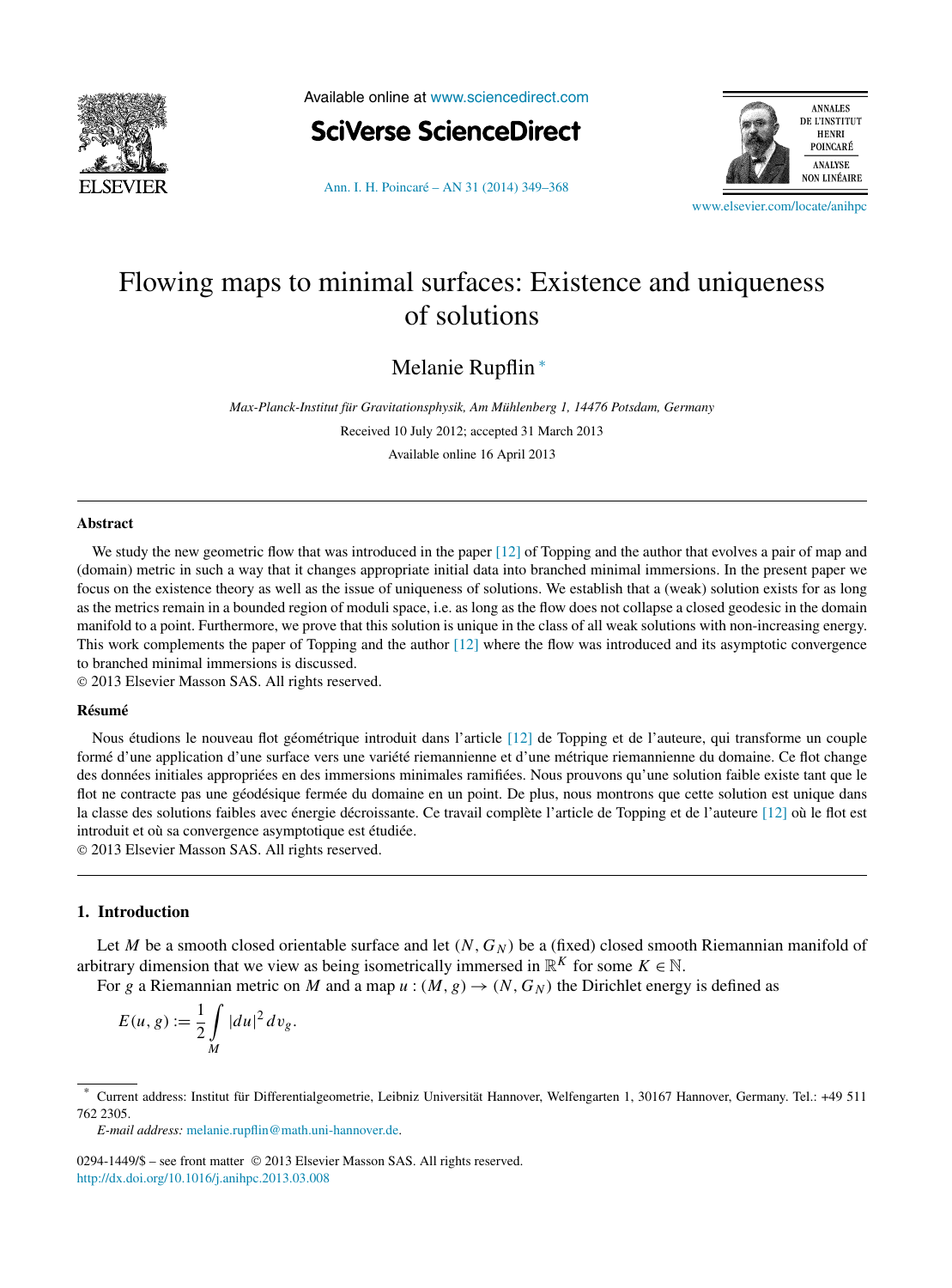<span id="page-1-0"></span>We remark that  $(u, g)$  is a critical point of E if and only if u is harmonic and weakly conformal, i.e. a branched minimal immersion or a constant map. In the present paper we establish the existence theory for the natural gradient flow of *E* (considered as a function of both the map and the domain metric) which was introduced in [\[12\].](#page-19-0) We refer to this joint paper of Topping and the author for the construction and the geometric background of this flow, but for convenience here recall the main points that led to the definition in [\[12\].](#page-19-0)

We consider the negative gradient flow of *E* considered as a function of both the map and the domain metric, but taking into account the symmetries of *E*, that is the invariance under conformal variations of the domain as well as under the pull-back by diffeomorphisms applied simultaneously to the metric and the map component. That is we consider *E* and its gradient flow on the set

$$
\mathcal{A} = \{ [(u, g)]; g \in \mathcal{M}_c, u \in C^{\infty}(M, N) \}
$$

of equivalence classes where we identify  $(u, g) \sim (u \circ f, f * g)$  for smooth diffeomorphisms  $f : M \to M$  homotopic to the identity. Here  $\mathcal{M}_c$  stands for the set of smooth metrics of constant (Gauss-)curvature  $c = 1, 0, -1$  for surfaces of genus  $\gamma = 0$ , 1 respectively  $\gamma \geq 2$ , with unit area in case  $\gamma = 1$ .

The tangent space of  $\mathcal{M}_c$  splits orthogonally into a horizontal part consisting of the real parts of holomorphic quadratic differentials and a vertical part along the fibres of the action of diffeomorphisms on  $\mathcal{M}_c$ , i.e. the space of Lie-derivatives of the metric, compare Lemma [2.5](#page-5-0) below. This canonical splitting allows us in [\[12\]](#page-19-0) to represent solutions of the  $L^2$ -negative gradient flow of E on A by the solutions of the system

$$
\partial_t u = \tau_g(u),\tag{1.1a}
$$

$$
\frac{dg}{dt} = \frac{\eta^2}{4} \operatorname{Re} \left( P_g^H \left( \Phi(u, g) \right) \right). \tag{1.1b}
$$

Here  $\tau_g(u) = \text{tr}_g(\nabla_g(du)) = \Delta_g u + A_g(u)(\nabla u, \nabla u)$ , *A* the second fundamental form of  $N \hookrightarrow \mathbb{R}^K$ , denotes the tension field of  $u:(M,g)\to (N,G_N)$  and  $\Phi(u,g)$  stands for the Hopf-differential, i.e. the quadratic differential given in conformal coordinates  $z = x + iy$  of  $(M, g)$  as  $\Phi(u, g) = \phi dz^2$  for  $\phi = |u_x|^2 - |u_y|^2 - 2i \langle u_x, u_y \rangle$ . Furthermore  $P_g^H$ denotes the *L*<sup>2</sup>-orthogonal projection from the space of quadratic differentials onto the finite dimensional subspace of *holomorphic* quadratic differentials on *(M,g)*. Finally *η >* 0 is a free coupling constant related to the choice of  $L^2$ -metric on A.

As the main result of this paper we prove the following existence and uniqueness theorem.

**Theorem 1.1.** *To any given initial data*  $(u_0, g_0) \in C^\infty(M, N) \times \mathcal{M}_c$  *there exists a weak solution*  $(u, g)$  *of* (1.1) *defined on a maximal interval* [0, *T*)*,*  $T \leq \infty$ *, that satisfies the following properties:* 

- (i) *The solution*  $(u, g)$  *is smooth away from at most finitely many singular times*  $T_i \in (0, T)$  *at which 'harmonic spheres bubble off'. More precisely as*  $t \nearrow T_i$  *energy concentrates at a finite number of points*  $S(T_i) \subset M$  *and suitable rescalings of the maps*  $u(t)$  *around points in*  $S(T_i)$  *converge as*  $t \nearrow T_i$  *to (a bubble-tree of) non-trivial harmonic maps from*  $\mathbb{R}^2 \cup \{\infty\} \cong S^2$  *to N*.
- (ii) As  $t \to T_i$  the maps  $u(t)$  converge weakly in  $H^1$  and smoothly away from the set  $S(T_i)$  to a limit  $u(T_i) \in$ *H*<sup>1</sup>(*M, N*)*. Furthermore, the metrics*  $g(t)$  *converge smoothly to an element*  $g(T) \in \mathcal{M}_c$ ; *in fact, the flow of metrics is Lipschitz-continuous with respect to all <sup>C</sup><sup>m</sup> metrics on* <sup>M</sup>*<sup>c</sup> across singular times.*
- (iii) *The energy*  $t \mapsto E(u(t), g(t))$  *is non-increasing.*
- (iv) The solution exists as long as the metrics do not degenerate in moduli space; *i.e.* either  $T = \infty$  or the length  $\ell(g(t))$  *of the shortest closed geodesic in*  $(M, g(t))$  *converges to zero as*  $t \nearrow T$ .

*Furthermore, the solution is uniquely determined by its initial data in the class of all weak solutions with nonincreasing energy.*

**Definition 1.2.** We call  $(u, g) \in H_{loc}^1(M \times [0, T), N) \times C^0([0, T), \mathcal{M}_{-1})$  a weak solution of (1.1) if *u* solves (1.1a) in the sense of distributions and if  $g$  is piecewise  $C^1$  (viewed as a map from [0*, T*) into the space of symmetric (0, 2) tensors equipped with any  $C^k$  metric,  $k \in \mathbb{N}$ ) and satisfies (1.1b) away from times where it is not differentiable.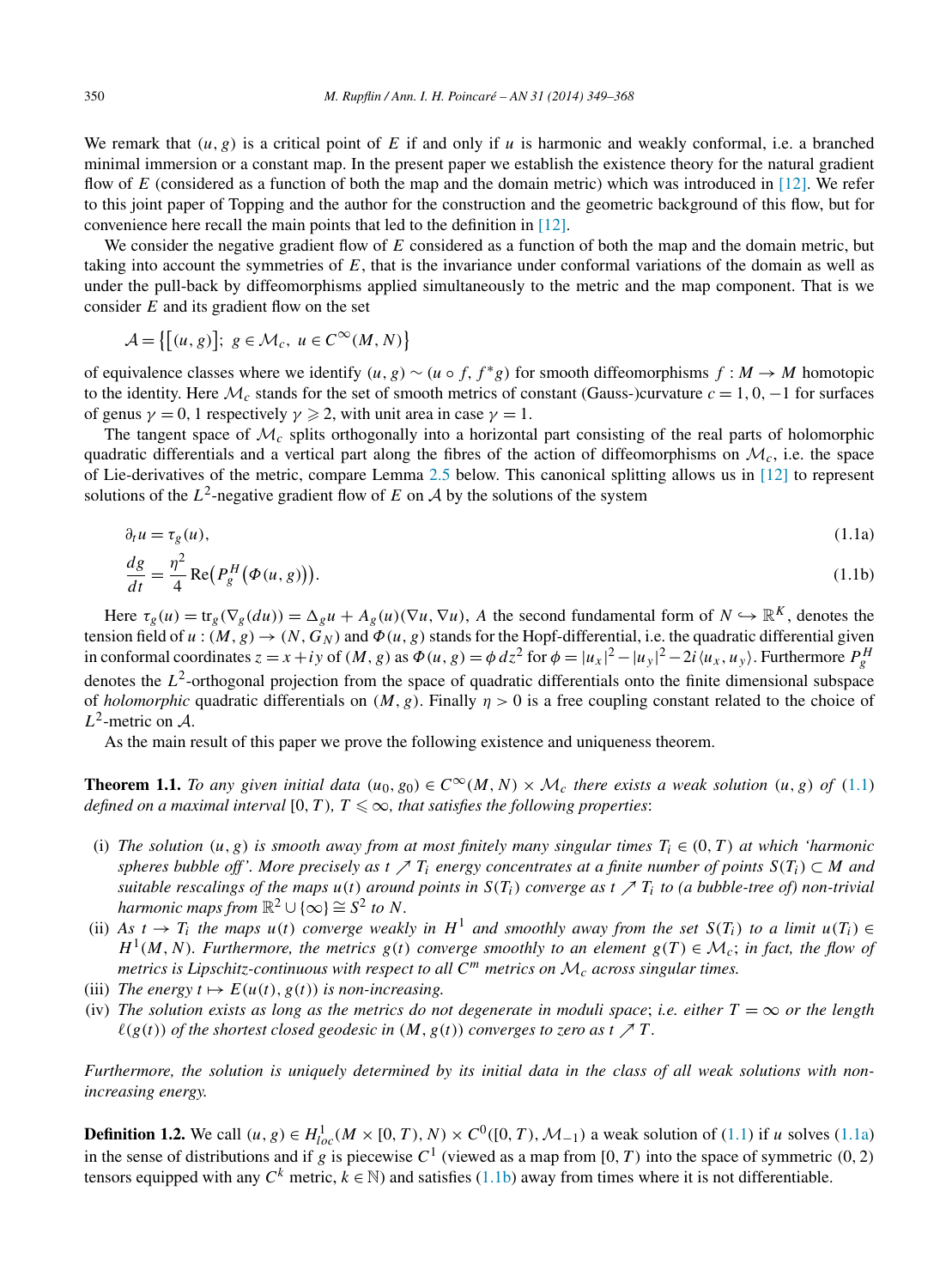<span id="page-2-0"></span>We remark that the assumption on the initial data in Theorem [1.1](#page-1-0) can be weakened to  $u_0 \in H^1(M, N)$  with the resulting solution being smooth away from finitely many times, possibly including  $T_1 = 0$ .

On intervals where the obtained solution  $(u, g)$  is smooth, the energy decays by

$$
\frac{d}{dt}E(u(t), g(t)) = -\int\limits_M |\tau_g(u)|^2 dv_g - \frac{\eta^2}{16} \|\text{Re}\big[P_g^H(\Phi(u, g))\big]\|_{L^2(M, g(t))}^2,
$$
\n(1.2)

so that if  $T = \infty$ , both the tension field as well and the holomorphic part of the Hopf-differential converge to zero as  $t \to \infty$  suitably. In the joint paper [\[12\]](#page-19-0) of Topping and the author we indeed prove that if the metric does not degenerate even as  $t \to \infty$ , then the full Hopf-differential (sub)converges to zero, resulting in a limit that is both harmonic and weakly conformal and thus, if non-constant, a minimal immersion away from at most finitely many branch-points [\[6\].](#page-18-0) More precisely, in [\[12\],](#page-19-0) we prove

**Theorem 1.3.** *(See [12, [Thm. 1.4\].](#page-19-0)) In the setting of Theorem* [1.1](#page-1-0)*, if the length (g(t)) of the shortest closed geodesic of*  $(M, g(t))$  *is uniformly bounded below by a positive constant, then there exist a sequence of times*  $t_i \to \infty$  *and a sequence of orientation-preserving diffeomorphisms*  $f_i : M \rightarrow M$  *such that* 

$$
f_i^* g(t_i) \to \bar{g} \quad and \quad u(t_i) \circ f_i \to \bar{u}
$$

*converge to a metric*  $\bar{g} \in M_c$  *and a branched minimal immersion*  $\bar{u}$  *or a constant map. Here the convergence of metrics is smooth, while the maps converge weakly in*  $H^1(M, N)$  *and strongly in*  $W^{1,p}_{loc}(M\setminus S)$  *for any*  $p \in [1, \infty)$ *away from a finite set of points where energy concentrates.*

For suitable initial data, such as incompressible maps, a degeneration of metrics can be excluded so that the flow (sub)converges (up to reparametrisations) to a branched minimal immersion. In [\[12\]](#page-19-0) we thus recover the well known results on the existence of branched minimal immersions with given action on the level of fundamental groups of Schoen and Yau [\[15\]](#page-19-0) and Sacks and Uhlenbeck [\[14\]](#page-19-0) with a flow approach.

Solutions of  $(1.1)$  that degenerate in moduli space as time tends to infinity are analysed in a recent paper [\[13\]](#page-19-0) by Topping, Zhu and the author.

**Remark 1.4.** For surfaces of genus less than two the structure of the flow [\(1.1\)](#page-1-0) is simplified considerably and the existence of solutions is known; for spheres the space of holomorphic quadratic differentials is trivial so  $(1.1)$  reduces to the harmonic map flow of Eells and Sampson [\[3\]](#page-18-0) for which existence of global weak solutions was proven in the seminal paper of Struwe  $[16]$ . For maps from a surface of genus 1 it is shown in  $[12]$  that  $(1.1)$  agrees with a flow that was introduced and studied by Ding, Li and Liu in [\[1\].](#page-18-0) In this special case the flow of metrics is reduced to two scalar ODEs for parameters describing a global *horizontal* submanifold of the space of metrics. Furthermore, the completeness of Teichmüller space prevents a degeneration of the metric at finite times, leading to the existence of global (weak) solutions for all initial data as obtained in [\[1\].](#page-18-0)

In this paper we thus focus on the analysis of the flow from general surfaces of genus  $\gamma \geqslant 2$ .

**Outline of the paper.** The paper consists of three main parts. In the first section we study the properties of *horizontal curves*, i.e. curves that move in the direction of the real part of holomorphic quadratic differentials. Using ideas from Teichmüller theory, we obtain strong estimates for all horizontal curves, and thus in particular for the metric component of the flow, under the sole condition that we stay away from the boundary of moduli space.

In the second section we prove the existence of solutions as claimed in Theorem [1.1.](#page-1-0) First we obtain short-time existence of smooth solutions based on the properties of horizontal curves derived in the first section. In a second step we then analyse the possible finite time singularities of the flow. On the one hand, we prove that the only way for the metric component to become singular is by a degeneration in moduli space. On the other hand, we obtain that as long as the metric component remains regular, the behaviour of solutions to  $(1.1a)$  is similar to the one of solutions of the harmonic map flow as described by Struwe in [\[16\];](#page-19-0) the singularity is caused by the *bubbling off* of harmonic spheres and the flow can be continued past the singular time by a weak solution.

Finally we consider the question of uniqueness. We show uniqueness not just for solutions of  $(1.1)$  satisfying prop-erties (i)–(iii) of Theorem [1.1](#page-1-0) but in the general class of weak solutions with non-increasing energy. This represents the analogue of the uniqueness results  $[4]$  and  $[5]$  of Freire for the harmonic map flow.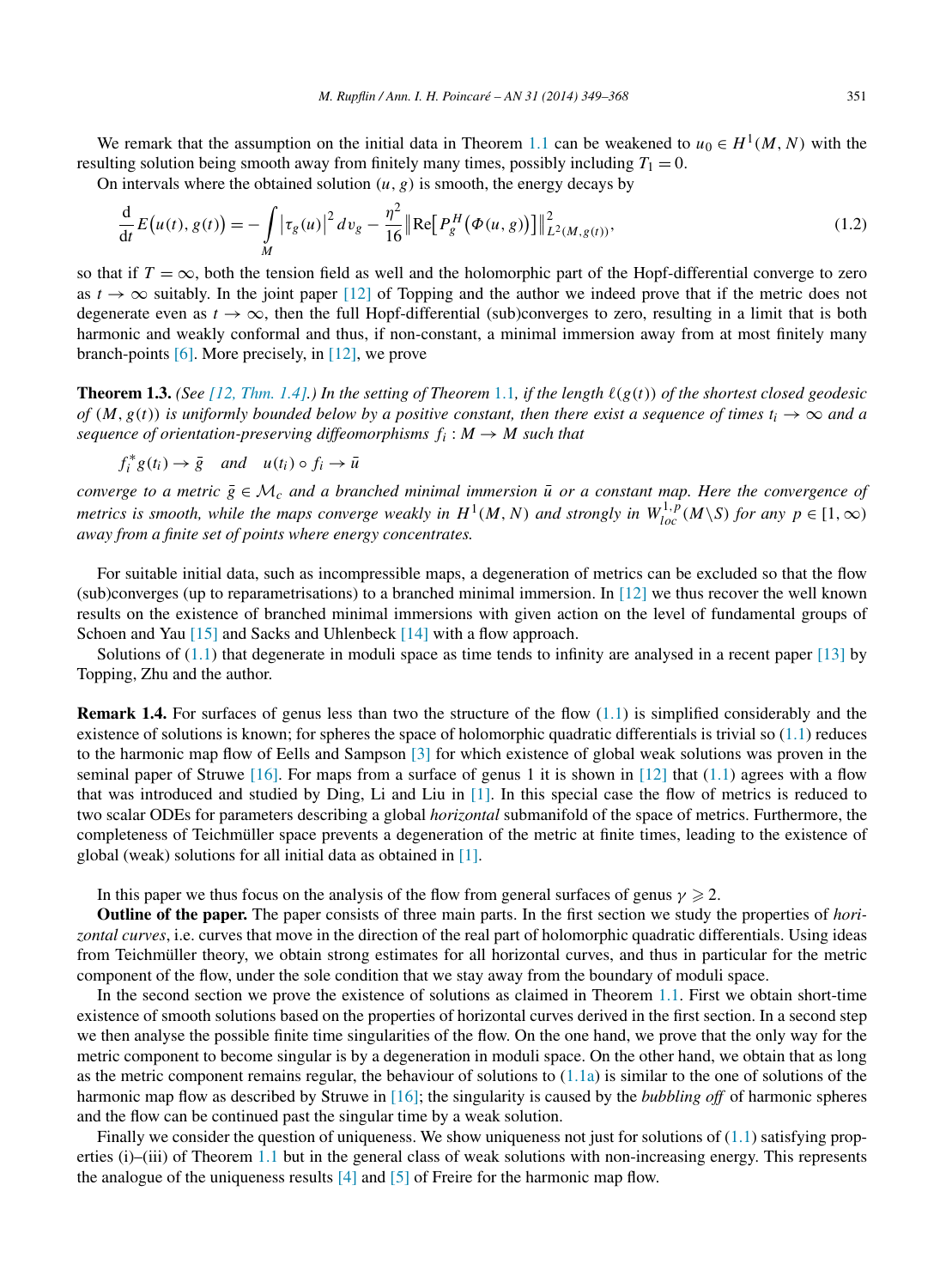<span id="page-3-0"></span>**Remark 1.5.** For general curves within  $M_{-1}$ , satisfying an  $L^2$  bound on the velocity such as [\(1.2\)](#page-2-0), singularities can form without the metrics degenerating in moduli space. For the flow

$$
\partial_t u = \tau_g(u), \qquad \frac{dg}{dt} = \frac{\eta^2}{4} \operatorname{Re}(\Phi(u, g)), \tag{1.3}
$$

which we would obtain if we were to consider the gradient flow of E without taking into account the symmetries, we thus would not have a characterisation of the maximal existence time of solutions as statement (iv) of Theorem [1.1.](#page-1-0) For  $(1.3)$  we thus could not expect to obtain the global solutions needed to evolve pairs  $(u, g)$  to critical points of the energy, i.e. to branched minimal immersions, even for incompressible initial data.

## **2. Horizontal curves**

We consider general horizontal curves, that is curves moving in the direction

$$
\frac{\mathrm{d}}{\mathrm{d}t}g = \mathrm{Re}(\Psi(t))
$$

of holomorphic quadratic differentials  $\Psi(t) = \psi(t) dz^2$  on  $(M, g(t))$ ,  $z = z(t)$  a complex coordinate on  $(M, g(t))$ . The key for the analysis of such curves is a good understanding of the dependence on the metric  $g \in M_{-1}$  of the horizontal space

 $H(g) := \{ \text{Re}(\Phi) : \Phi = \phi \, dz^2 \text{ holomorphic quadratic differential on } (M, g) \}$ 

and of the corresponding  $L^2$ -orthogonal projection  $P_g^H$ . What we essentially need is a quantified version of the idea that a smooth variation of the metric leads to a smooth variation of the complex structure, which in turn results in a smooth change of the space of holomorphic quadratic differentials and of  $P_g^H$ .

We remark that there are several equivalent points of view that one can take to study horizontal tensors and curves as well as to study the flow  $(1.1)$ . Here we follow the differential geometrical approach to Teichmüller theory as presented in the book of Tromba [\[18\].](#page-19-0) We view the space of horizontal tensors as a subspace  $H(g)$  of the space  $\int \text{Sym}^2(M)$  of all real symmetric (0, 2) tensors of class  $L^2$ , with  $H(g)$  characterised by

$$
H(g) = \left\{ h \in \text{Sym}^2(M) \colon \text{tr}_g(h) = 0 \text{ and } \delta_g h = 0 \right\},\
$$

*δg* the divergence operator (induced by the Levi-Civita connection  $\nabla$ <sub>*g*</sub>). We then consider the projection

$$
P_g: Sym^2(M) \to H(g)
$$

that is orthogonal with respect to the  $L^2(M, g)$ -inner product

$$
\langle k, h \rangle_{L^2(M, g)} := \int_M g^{ij} g^{lm} k_{il} h_{jm} \, dv_g.
$$

This projection  $P_g$ , for which we shall derive an explicit formula later on, is related to the projection  $P_g^H$  from the space of quadratic differentials to the space of holomorphic quadratic differentials by

$$
P_g(\text{Re}(\psi \, dz^2)) = \text{Re}(P_g^H(\psi \, dz^2))
$$
\n<sup>(2.1)</sup>

for any quadratic differential  $\psi dz^2$  on  $(M, g)$ .

We first remark that the set of hyperbolic metrics  $M_{-1}$  with smooth coefficients (in the given coordinate charts) is not a manifold. On the other hand for any  $s > 3$  the set  $\mathcal{M}_{-1}^s$  of hyperbolic metrics with coefficients in the Sobolev space  $H<sup>s</sup>(M)$  is a smooth submanifold of the (half-)space of all  $H<sup>s</sup>$  metrics on *M*, see [\[18, Theorem 1.6.1\].](#page-19-0)

We shall think of the projection  $P_g$  as a map from this Banach manifold  $\mathcal{M}_{-1}^s$  into the space  $L(Sym^2(M), T\mathcal{M}_{-1}^s)$ of linear functions mapping symmetric  $(0, 2)$ -tensors into the tangent bundle of  $\mathcal{M}_{-1}^s$  and prove that it is locally Lipschitz.

**Proposition 2.1.** *For any smooth hyperbolic metric*  $g_0 \in M_{-1}$  *and every*  $s > 3$  *there exist a neighbourhood W of*  $g_0$ *in the Banach manifold*  $M_{-1}^s$  *and a constant*  $C = C(g_0, s) < \infty$  *such that the following holds true: For every tensor k* ∈ *Sym*<sup>2</sup>(*M*) *and every curve*  $g$  ∈ *C*<sup>1</sup>([0, *T*),  $\mathcal{M}_{-1}^s$ ) *contained in W we have* 

$$
\|P_g(k)\|_{H^s} \leq C \cdot \|k\|_{L^2(M,g)}\tag{2.2}
$$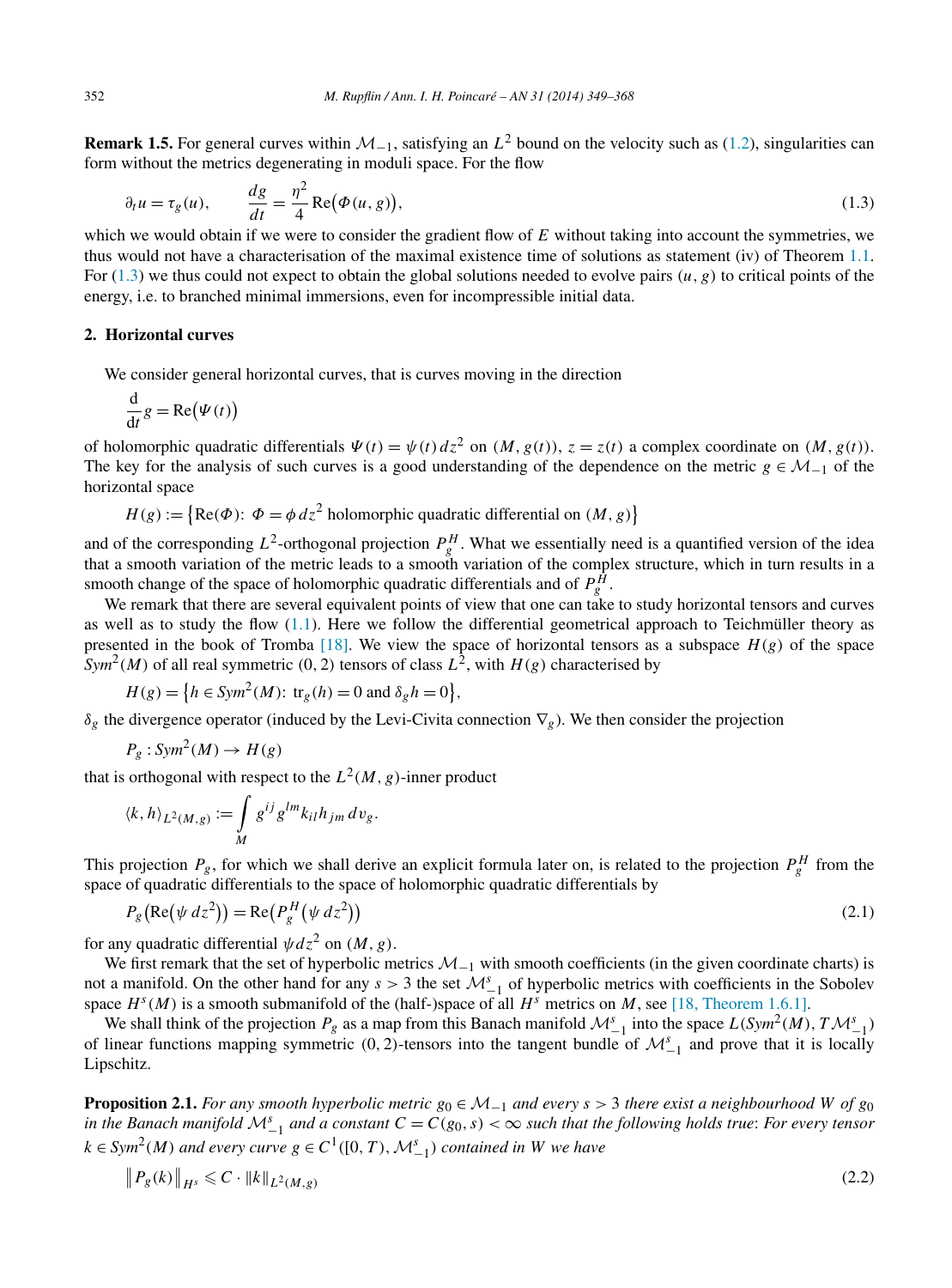<span id="page-4-0"></span>*and*

$$
\left\| \frac{\mathrm{d}}{\mathrm{d}t} P_{g(t)}(k) \right\|_{H^s} \leqslant C \cdot \left\| \frac{\mathrm{d}}{\mathrm{d}t} g(t) \right\|_{H^s} \cdot \left\| k \right\|_{L^2(M, g)}.\tag{2.3}
$$

Here and in the following the Sobolev norms  $\|\cdot\|_{H^s}$  are to be computed in *fixed* local coordinate charts of M. Based on this local statement about the projection  $P_g$ , we then derive the following result for horizontal curves contained in compact regions of moduli space.

**Proposition 2.2.** *For every*  $\varepsilon > 0$  *and every*  $s > 3$  *there exists a number*  $\theta = \theta(\varepsilon, s) > 0$  *such that the following holds true. Let*  $g_0 \in M_{-1}^s$  *be any hyperbolic metric of class*  $H^s$  *for which the length*  $\ell(g_0)$  *of the shortest closed geodesic in*  $(M, g_0)$  *is no less than*  $\varepsilon$ *. Then there is a number*  $C = C(g_0, s) < \infty$  *such that for any horizontal curve g* ∈  $C$ <sup>1</sup>([0, *T*),  $\mathcal{M}_{-1}^s$ ) *with*  $g(0) = g_0$  *and of*  $L^2$ -length

$$
L(g) = \int_{0}^{T} \left\| \frac{\mathrm{d}}{\mathrm{d}t} g(t) \right\|_{L^{2}(M, g(t))} dt \leq \theta
$$

*we have*

$$
\left\| \frac{d}{dt} g(t) \right\|_{H^s} \leq C \left\| \frac{d}{dt} g(t) \right\|_{L^2(M, g(t))} \quad \text{for every } t \in [0, T). \tag{2.4}
$$

For tori the corresponding result is obtained as a consequence of the existence of a *smooth global horizontal slice*, i.e. of a finite dimensional smooth submanifold of  $M_0$ , parametrised over Teichmüller space, whose tangent space at each point is horizontal and which thus contains all horizontal curves passing through *g*0.

While for surfaces of genus  $\gamma \geq 2$  the space of horizontal tensors  $H(g)$  is still finite dimensional,  $\dim_{\mathbb{R}}(H(g)) =$ 6*γ* − 6 by the Riemann–Roch theorem, the distribution *g* → *H(g)* is no longer integrable, compare [\[18, Section 5.3\],](#page-19-0) so Proposition 2.2 cannot be reduced to a statement about curves on a finite dimensional manifold.

**Proof of Proposition [2.1.](#page-3-0)** We prove Proposition [2.1](#page-3-0) in two steps; we show first that estimates of the form [\(2.2\)](#page-3-0) and (2.3) hold true for metrics contained in a so-called *slice* and then in a second step pull-back these estimates to give the claim of Proposition [2.1](#page-3-0) for general metrics in a neighbourhood of *g*0. To do so we make use of ideas from Teichmüller theory as explained in the book of Tromba [\[18, Chapter 2\].](#page-19-0)

So let *g*<sup>0</sup> ∈ M−<sup>1</sup> be any given metric and let *s >* 3 be fixed. Following [\[18\]](#page-19-0) we define a small *slice* around *g*<sup>0</sup> by

$$
S := \{ g = \rho(h) \cdot (g_0 + h) : h \in U \subset H(g_0) \} \subset \mathcal{M}_{-1}
$$
\n(2.5)

for  $U = U(g_0, s)$  a suitably small neighbourhood of  $0 \in H(g_0)$  chosen later on. Here the function  $\rho(h) : M \to \mathbb{R}$  is to be chosen such that  $\rho(h) \cdot (g_0 + h)$  has constant curvature  $-1$  and is uniquely determined by this property according to Poincaré's theorem.

The key feature of this finite dimensional submanifold of  $\mathcal{M}_{-1}^s$  is that it provides a local model of  $\mathcal{M}_{-1}^s/\mathcal{D}_0^{s+1}$ , with  $\mathcal{D}_0^{s+1}$  the set of  $H^{s+1}$ -diffeomorphisms that are homotopic to the identity:

**Theorem 2.3.** *(See [18, [Thm. 2.4.3\].](#page-19-0)) For any number s >* 3*, any g*<sup>0</sup> ∈ M−<sup>1</sup> *and S* = *S(g*0*,s) a sufficiently small slice around*  $g_0$ , there are neighbourhoods  $W \subset M_{-1}^s$  of  $g_0$  and  $V \subset \mathcal{D}_0^{s+1}$  of id for which the map

$$
S \times V \ni (g, f) \mapsto f^*g \in W
$$

*is a diffeomorphism.*

For a proof of this theorem as well as for further insight into Teichmüller theory we refer to the book of Tromba [\[18\].](#page-19-0) We remark that the above result remains valid if we replace the slice *S* by a smaller slice defined by (2.5), for appropriate new neighbourhoods of *id* in  $\mathcal{D}_0^{s+1}$  and of  $g_0$  in  $\mathcal{M}_{-1}^s$ , but that the theorem does not give the existence of a uniform slice for which the statement is valid for all numbers *s >* 3. We furthermore stress that the theorem demands that the metric  $g_0$  is not only in  $\mathcal{M}_{-1}^s$  but smooth; this in turn implies that all metrics contained in a small slice *S* are smooth and thus satisfy stronger estimates than just *H<sup>s</sup>* bounds, in particular: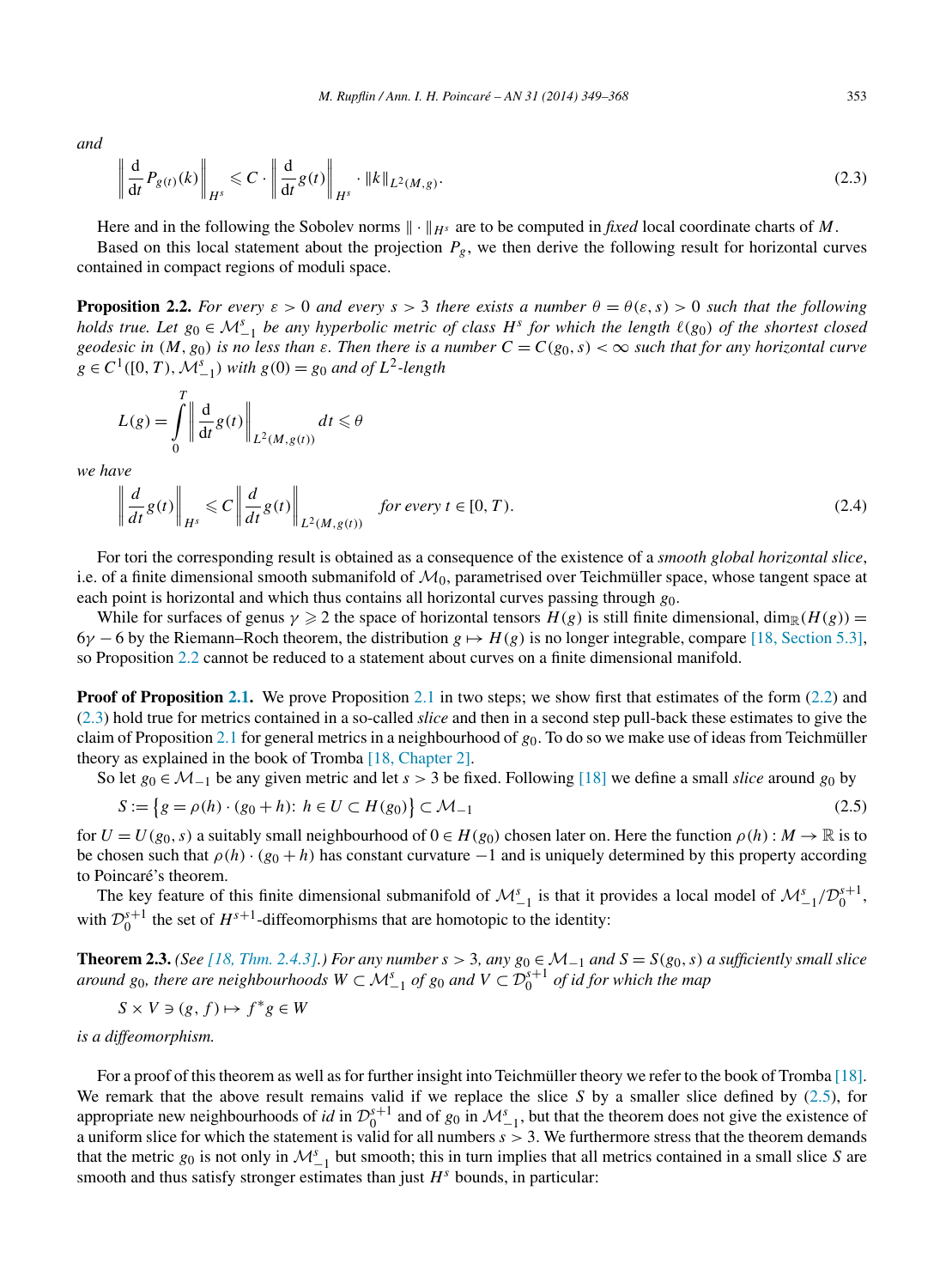<span id="page-5-0"></span>**Lemma 2.4.** *For a sufficiently small slice S* around  $g_0 \in M_{-1}$  *there exists a constant*  $C = C(s, g_0) < \infty$  *such that for all metrics*  $g_{1,2} \in S$ 

$$
||g_1 - g_2||_{H^{s+1}} \leq C \cdot d_S(g_1, g_2). \tag{2.6}
$$

Here we denote by  $d_S$  the  $H^s$  metric on *S*, i.e. consider *S* as a submanifold of the Banach manifold  $\mathcal{M}_{-1}^s$ .

Apart from the finite dimensionality of  $H(g_0)$ , and thus of *S*, the essential observation leading to the above estimate is that the conformal factor  $\rho(h)$  can be characterised as the unique solution of an elliptic PDE, compare [\[18, Section 1.5\],](#page-19-0) leading to a smooth dependence of  $\rho(h)$  on  $h \in U$ .

Based on these stronger estimates on elements of the slice, we can analyse the dependence of  $P_g$  on  $g \in S$  using an explicit formula for  $P_g$  that we shall derive now.

We first recall the following canonical splitting of the tangent space  $T_g\mathcal{M}_{-1}^s$  into the horizontal and vertical space, see Theorem 2.4.1 of [\[18\].](#page-19-0)

**Lemma 2.5.** *For any*  $g \in M_{-1}$  *the tangent space*  $T_gM_{-1}^s$  *splits*  $L^2$ -*orthogonally into*  $H(g)$  *and the space* {*L<sub>X</sub>g*} *of* Lie-derivatives. More precisely, given any  $k \in T_g \mathcal{M}_{-1}^s$  there is a unique vector field  $X$  (of class  $H^{s+1}$ ) such that

 $tr<sub>g</sub>(k - L_X g) = 0$  *and*  $\delta<sub>g</sub>(k - L_X g) = 0$ 

*and X can be characterised as the unique solution of the elliptic PDE*

$$
\delta_g \delta_g^* X = -\delta_g k,\tag{2.7}
$$

 $\delta_g^* X = -L_X g$  *the*  $L^2(M, g)$ *-adjoint of*  $\delta_g$ *.* 

In order to define the orthogonal projection of a general symmetric  $(0, 2)$  tensor *k* onto the horizontal space  $H(g)$ , we first map *k* onto an element of  $T_g \mathcal{M}_{-1}^s$  using

**Lemma 2.6.** For any  $g \in M_{-1}$  and any symmetric (0, 2) tensor k of class  $H^s$  there exists a unique function  $\mu \in$  $H^s(M,\mathbb{R})$  *such that* 

$$
k-\mu\cdot g\in T_g\mathcal{M}_{-1}^s.
$$

*The function μ is characterised as the unique solution of the equation*

$$
-\Delta_g \mu + 2\mu = 2DR(g)(k),\tag{2.8}
$$

 $R(g)$  *the Gauss curvature of*  $(M, g)$ *.* 

Given any  $g \in M_{-1}$ , we now claim that the orthogonal projection  $P_g : Sym^2(M) \to H(g)$  is given by

$$
P_g(k) := k - \mu(k, g) \cdot g - L_{X(k - \mu(k, g) \cdot g, g)}g
$$
\n(2.9)

where  $X(\cdot)$  and  $\mu(\cdot)$  stand for the corresponding solutions of (2.7) and (2.8). Indeed,  $P_g|_{H(g)} = id$  and for general  $k \in Sym^2(M)$  the tensor given by (2.9) is well defined and divergence- as well as trace-free with respect to *g*, i.e. an element of *H(g)*. Furthermore,  $k - P_g(k)$  stands orthogonal to any  $h \in H(g)$  as

$$
\langle h, k - P_g(k) \rangle_{L^2(M, g)} = \langle h, \mu \cdot g \rangle_{L^2} + \langle h, L_X g \rangle_{L^2} = \int_M \mu \cdot \text{tr}_g(h) \, dv_g + \langle h, -\delta_g^* X \rangle_{L^2}
$$

$$
= -\langle \delta_g h, X \rangle_{L^2} = 0.
$$

To analyse the dependence of  $P_g$  on *g* we now use that *X* and  $\mu$  are characterised by elliptic PDEs for which the following uniform estimates apply:

**Lemma 2.7.** *Let*  $s > 3$  *and*  $g_0 \in M_{-1}$  *be given and let*  $S = S(g_0, s)$  *be a sufficiently small slice. Then there exists a constant*  $C = C(s, g_0) < \infty$  *such that the following claims hold true for every*  $g \in S$ *. For every vector field Y there is a unique solution of the equation*

$$
\delta_g \delta_g^* X = Y \tag{2.10}
$$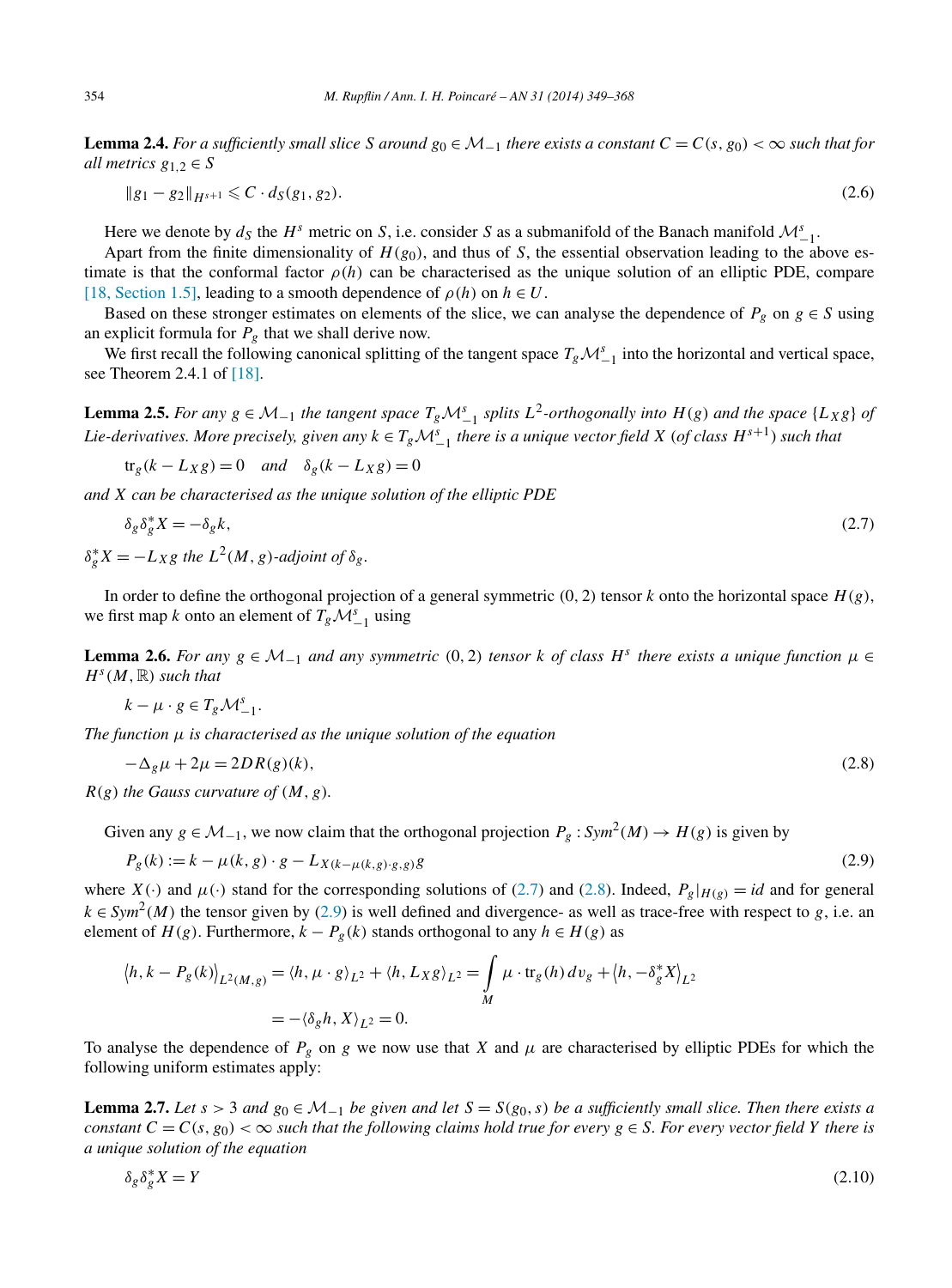<span id="page-6-0"></span>*and for any*  $0 \le l \le s + 1$  *we have* 

$$
\|X\|_{H^l}\leqslant C\cdot \|Y\|_{H^{l-2}}.
$$

*Similarly, the unique solution μ of*

$$
-\Delta_g \mu + 2\mu = f \in H^{l-2}(M, \mathbb{R}),\tag{2.11}
$$

*satisfies*

$$
\|\mu\|_{H^l}\leqslant C\cdot \|f\|_{H^{l-2}},\quad 0\leqslant l\leqslant s.
$$

We remark that the occurring Sobolev norms with negative exponent are to be understood as the norms of the coefficients in the dual spaces  $H^{-k}(\Omega) = (H_0^k(\Omega))^*, \Omega \subset \mathbb{R}^2$ .

The reason why the solution *X* of  $(2.10)$  is unique is that we work on a surface that has negative curvature. Thus the kernel of  $\delta_g \delta_g^*$ , which agrees with the space of Killing-fields, is trivial, see e.g. [\[7, Thm. 5.3\].](#page-18-0) Elliptic regularity theory combined with the Fredholm alternative theorem then immediately gives the estimates for each individual *g* ∈ *S*. These estimates are indeed uniform since all metrics in *S* are contained in a small (*H*<sup>*s*</sup>) neighbourhood of *g*<sub>0</sub>. We can now give the proof of Proposition [2.1,](#page-3-0) first for metrics contained in the slice.

Let  $g_0 \in \mathcal{M}_{-1}$ ,  $s > 3$  and let  $S = S(g_0, s)$  be a small slice as defined above. Combining the elliptic estimates of Lemma [2.7](#page-5-0) with [\(2.9\)](#page-5-0) and the bounds on *g* given in Lemma [2.4,](#page-5-0) we find that for every  $0 \le l \le s$  and every  $k \in Sym^2(M)$ 

$$
\|P_g(k)\|_{H^l} \le \|k\|_{H^l} + C \|\mu\|_{H^l} + C \|X\|_{H^{l+1}} \le \|k\|_{H^l} + C (\|DR(g)(k)\|_{H^{l-2}} + \|\delta_g k\|_{H^{l-1}}) \le C \|k\|_{H^l}.
$$
\n(2.12)

Here and in the following we crucially use that Lemma [2.4](#page-5-0) gives bounds on  $s + 1$  derivatives of  $g$  so that we may estimate the  $H^s$  and not just the  $H^{s-1}$  norm of Lie-derivatives  $L_X g$ .

Similarly, given any  $C^1$  curve  $g$  in the slice, we differentiate the corresponding equations [\(2.7\)](#page-5-0) and [\(2.8\)](#page-5-0) characterising *X* and  $\mu$ . This leads to elliptic PDEs of the form [\(2.10\)](#page-5-0) and (2.11) for  $\frac{d}{dt}X(t)$  and  $\frac{d}{dt}\mu(t)$ . Applying Lemma [2.7](#page-5-0) and making use of the bound  $\|\frac{d}{dt}g\|_{H^{s+1}} \leq C \cdot \|\frac{d}{dt}g\|_{H^s}$  of Lemma [2.4,](#page-5-0) we obtain

$$
\left\| \frac{d}{dt} P_{g(t)}(k) \right\|_{H^l} \leqslant C \left\| \frac{d}{dt} g \right\|_{H^s} \cdot \|k\|_{H^l}
$$
\n(2.13)

for any (sufficiently smooth) tensor  $k \in Sym^2(M)$  and any  $0 \le l \le s$ .

In order to establish the estimates [\(2.2\)](#page-3-0) and [\(2.3\)](#page-4-0) claimed in Proposition [2.1](#page-3-0) we now need to prove that the two estimates (2.12) and (2.13) obtained above remain valid with the  $H^l$  norm on the right hand side replaced with the  $L^2$ norm. We use

**Claim.** *There exists*  $C < \infty$  *such that for all*  $g \in S$  *and all*  $h \in H(g)$ 

$$
||h||_{H^s} \leq C||h||_{L^2(M,g)}.
$$

**Proof.** The estimate trivially holds true for  $g = g_0$  (or indeed for any one fixed metric) since  $H(g_0)$  is a finite dimensional space of smooth tensors. For general  $g \in S$  we can parametrise  $H(g)$  over  $H(g_0)$  by restricting the projection  $P_g$ onto  $H(g_0)$ . Using estimate (2.12), we then get

$$
\|P_g(k)\|_{H^s} \leq C \|k\|_{H^s} \leq C \|k\|_{L^2} \quad \text{for every } k \in H(g_0), \ g \in S,
$$
\n(2.14)

with  $\|\cdot\|_{L^2}$  denoting one of the equivalent  $L^2(M, g)$  norms,  $g \in S$ , say  $\|\cdot\|_{L^2(M, g_0)}$ .

On the other hand, integrating (2.13) for  $l = 0$  along a suitable curve of metrics connecting  $g_0$  to  $g$  and making use of the fact that  $P_{g_0}|_{H(g_0)} = id$ , we obtain that for any  $k \in H(g_0)$ 

$$
\begin{aligned} ||k||_{L^2} &\leq ||P_g(k) - k||_{L^2} + ||P_g(k)||_{L^2} \leq C d_S(g, g_0) \cdot ||k||_{L^2} + ||P_g(k)||_{L^2} \\ &\leq \frac{1}{2} ||k||_{L^2} + ||P_g(k)||_{L^2} \end{aligned}
$$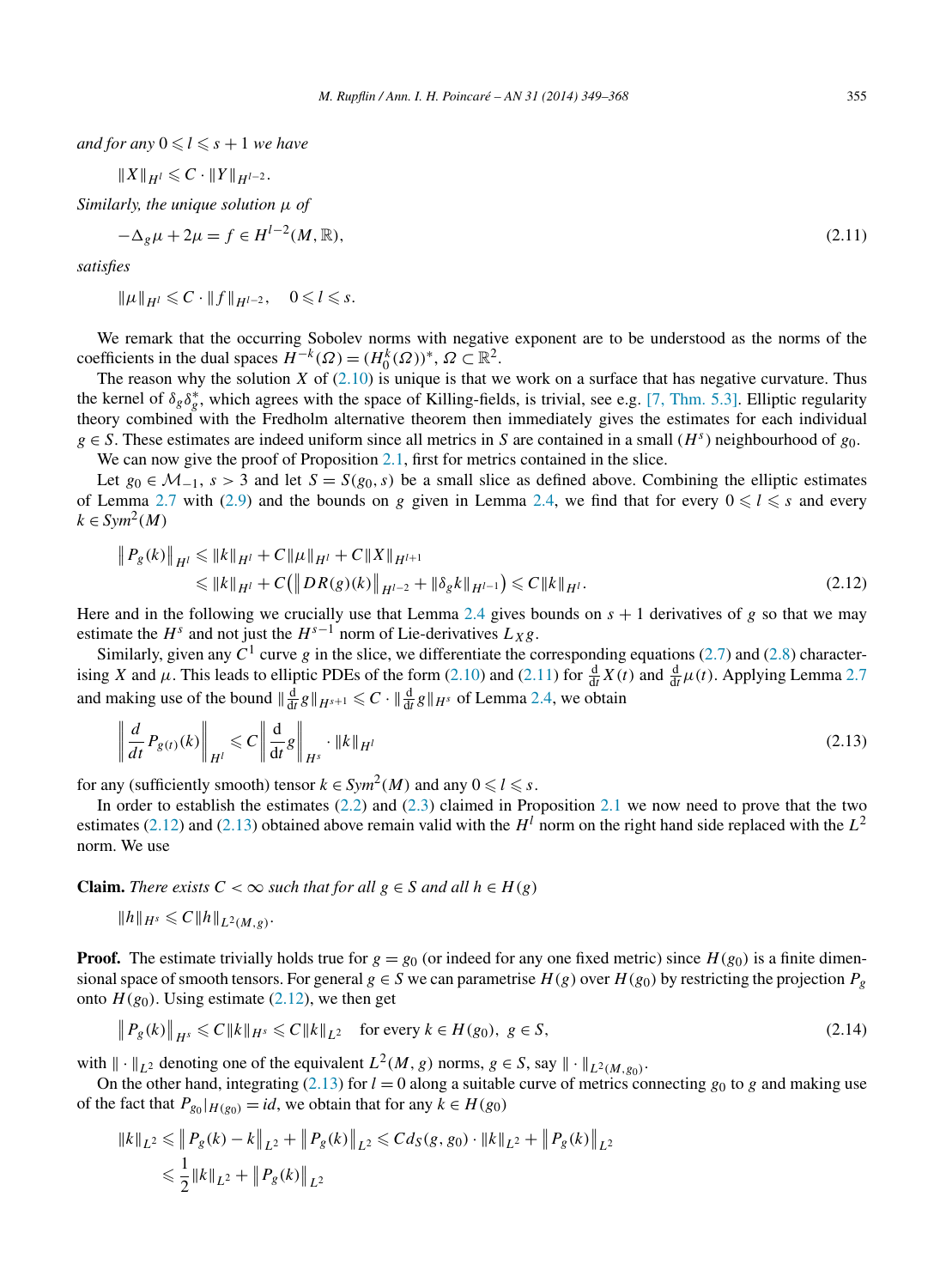provided the slice is chosen small enough. Combined with estimate  $(2.14)$  this implies the claim for tensors in the image  $P_g(H(g_0))$  ⊂  $H(g)$  which must agree with  $H(g)$  because  $P_g|_{H(g_0)}$  is injective and dim( $H(g)$ ) = dim( $H(g_0)$ ).

Combining this claim with the estimate  $(2.12)$  for  $l = 0$  we have thus proven the first claim [\(2.2\)](#page-3-0) of Proposition [2.1](#page-3-0) for general tensors  $k \in Sym^2(M)$  and for metrics  $g \in S$  in the slice.

To obtain an improved version of [\(2.13\)](#page-6-0), we write

$$
P_{g(t)}(k) = P_{g(t)}(P_{g(t_0)}(k)) + P_{g(t)}(P_{g(t)}(k) - P_{g(t_0)}(k))
$$

and estimate the derivative of the right hand side at  $t = t_0$ . Estimate [\(2.13\)](#page-6-0), applied first for  $l = s$  and then for  $l = 0$ , combined with the estimate [\(2.2\)](#page-3-0) we just proved then implies that for any  $k \in Sym^2(M)$ 

$$
\left\| \left( \frac{\mathrm{d}}{\mathrm{d}t} P_{g(t)}(k) \right) (t_0) \right\|_{H^s} \leqslant \left\| \frac{\mathrm{d}}{\mathrm{d}t} g \right\|_{H^s} \cdot \left\| P_{g(t_0)}(k) \right\|_{H^s} + \left\| P_{g(t_0)} \left( \frac{\mathrm{d}}{\mathrm{d}t} P_{g(t)}(k) \right) \right\|_{H^s}
$$
  

$$
\leqslant C \left\| \frac{\mathrm{d}}{\mathrm{d}t} g \right\|_{H^s} \cdot \left\| k \right\|_{L^2} + \left\| \frac{\mathrm{d}}{\mathrm{d}t} P_{g(t)}(k) \right\|_{L^2} \leqslant C \left\| \frac{\mathrm{d}}{\mathrm{d}t} g \right\|_{H^s} \cdot \left\| k \right\|_{L^2}.
$$

This completes the proof of Proposition [2.1](#page-3-0) for metrics *g* contained in the slice. We now pull back these estimates to the full  $H^s$  neighbourhood *W* of  $g_0$  given by the slice-theorem [2.3.](#page-4-0) The key observation allowing us to do so is that the projection onto the horizontal space commutes with the pull-back

$$
f^*P_g(k) = P_{f^*g}(f^*k).
$$

Thus, given a  $C^1$  curve  $g$  in  $W$ , we write it (uniquely) in the form  $g(t) = f(t)^* \overline{g}(t)$ , for  $f(t) \in V \subset \mathcal{D}_0^{s+1}$  and  $g(t) \in S$  and recall that  $\|\frac{d}{dt}\overline{g}\|_{H^s}$  and  $\|\frac{d}{dt}f\|_{H^{s+1}}$  are controlled by  $\|\frac{d}{dt}g\|_{H^s}$ , see Theorem [2.3.](#page-4-0) Indeed, since the diffeomorphisms *f* are contained in a neighbourhood of the identity, also  $\|\frac{d}{dt} f^{-1}\|_{H^{s+1}}$  is bounded in this way. Applying estimates [\(2.2\)](#page-3-0) and [\(2.3\)](#page-4-0) for  $\bar{g} \in S$ , we thus find

$$
\|P_g(k)\|_{H^s} = \|f^*(P_{\bar{g}}((f^{-1})^*k))\|_{H^s} \leq C \cdot \|P_{\bar{g}}((f^{-1})^*k)\|_{H^s} \leq C \|k\|_{L^2}
$$

as well as

$$
\left\| \frac{\mathrm{d}}{\mathrm{d}t} P_{g(t)}(k) \right\|_{H^s} \leq C \cdot \left\| \frac{\mathrm{d}}{\mathrm{d}t} f \right\|_{H^{s+1}} \cdot \left\| P_{\bar{g}} \left( \left( f^{-1} \right)^* k \right) \right\|_{H^s} + C \left\| \frac{\mathrm{d}}{\mathrm{d}t} \left( P_{\bar{g}(t)} \left( \left( f(t)^{-1} \right)^* k \right) \right) \right\|_{H^s}
$$
  

$$
\leq C \cdot \left( \left\| \frac{\mathrm{d}}{\mathrm{d}t} f \right\|_{H^{s+1}} + \left\| \frac{\mathrm{d}}{\mathrm{d}t} \bar{g} \right\|_{H^s} + \left\| \frac{\mathrm{d}}{\mathrm{d}t} f^{-1} \right\|_{H^{s+1}} \right) \cdot \left\| k \right\|_{L^2}
$$
  

$$
\leq C \cdot \left\| \frac{\mathrm{d}}{\mathrm{d}t} g \right\|_{H^s} \cdot \left\| k \right\|_{L^2}
$$

for any tensor  $k \in Sym^2(M)$  and any curve in W as claimed in Proposition [2.1.](#page-3-0)  $\Box$ 

**Proof of Proposition [2.2.](#page-4-0)** For any number  $s > 3$  we define a function  $\theta : \mathcal{M}_{-1}^s \to [0, \infty]$  as follows. For any metric  $g_0 \in M_{-1}^s$  we let  $\theta(g_0)$  be the supremum of all numbers  $\theta \geq 0$  such that there exists a number  $C < \infty$  for which estimate [\(2.4\)](#page-4-0) holds true for all (piecewise) horizontal curves in  $\mathcal{M}_{-1}^s$  of length  $L_{L^2}(g) \le \theta$  and with  $g(0) = g_0$ . We stress that both this constant *C*, as well as the constant in Proposition [2.2,](#page-4-0) are allowed to depend on the metric *g*0.

We first claim that the function  $\theta$  is strictly positive for all *smooth* metrics. So let  $g_0 \in \mathcal{M}_{-1}$  and let *W* be the neighbourhood of  $g_0$  in  $\mathcal{M}_{-1}^s$  for which Proposition [2.1](#page-3-0) applies. Writing the velocity of any horizontal curve as  $\frac{d}{dt}g = P_g(\frac{d}{dt}g)$  and applying Proposition [2.1](#page-3-0) we find that

$$
\left\| \frac{\mathrm{d}}{\mathrm{d}t} g \right\|_{H^s} \leqslant C \left\| \frac{\mathrm{d}}{\mathrm{d}t} g \right\|_{L^2(M, g)}
$$

for as long as the curve is contained in *W*. But *W* is an *H<sup>s</sup>* neighbourhood, so this estimate implies that any curve of small enough  $L^2$  length and with  $g(0) = g_0$  is fully contained in *W* and thus that indeed  $\theta(g_0) > 0$ .

Secondly, we observe that  $\theta$  is invariant under the pull-back by diffeomorphisms. More precisely let  $\mathcal{D}^{s+1}$  be the set of all diffeomorphism of class  $H^{s+1}$  (not necessarily homotopic to the identity). Then we claim that for any  $g \in \mathcal{M}_{-1}^s$ and any  $f \in \mathcal{D}^{s+1}$ 

$$
\theta(f^*g_0) = \theta(g_0).
$$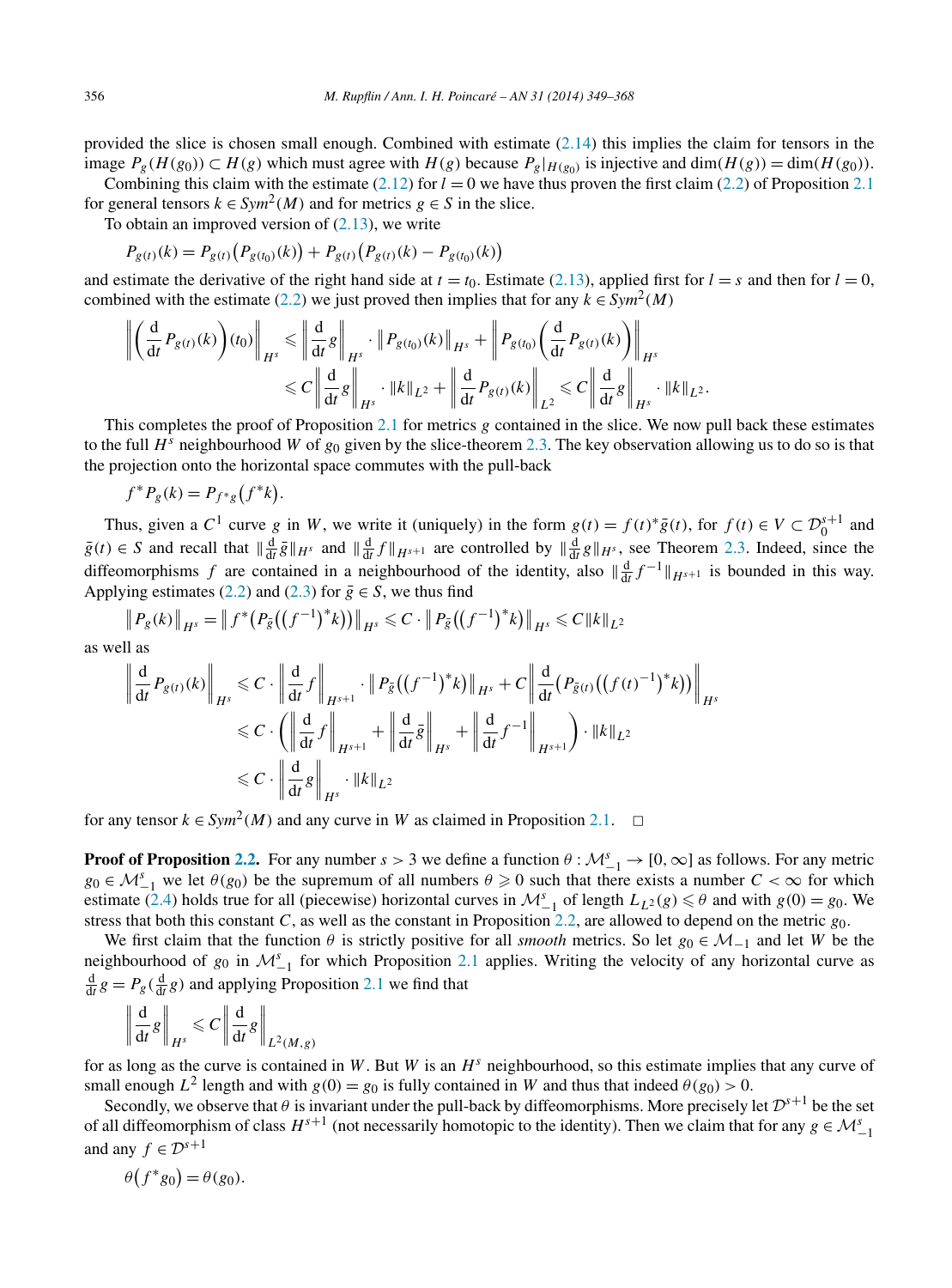<span id="page-8-0"></span>Indeed, pulling-back any horizontal curve *g* in  $\mathcal{M}_{-1}^s$  by a fixed diffeomorphism  $f \in \mathcal{D}^{s+1}$  results in another horizontal curve of the same  $L^2$ -length and with velocity bounded by  $\|\frac{d}{dt}(f^*g(t))\|_{H^s} \leq C \cdot \|\frac{d}{dt}g(t)\|_{H^s}$ , with  $C < \infty$  a constant depending on *f*. But we defined  $\theta(g)$  asking only for an estimate of the form [\(2.4\)](#page-4-0) to be satisfied for *some* constant  $C < \infty$ , allowed to depend on the considered metric, so the claim follows.

We conclude that  $\theta$  induces a positive map  $\bar{\theta}$  on moduli space  $\mathcal{M}_{-1}/\mathcal{D}$  and now want to prove that this function is continuous with respect to the Weil–Petersson metric *dWP*.

We recall that the length of a  $C^1$  curve [g] in moduli space (with respect to the Weil–Petersson metric) is given by

$$
L_{WP}([g]) = \frac{1}{2} L_{L^2}(\tilde{g})
$$

for  $\tilde{g}$  a 'horizontal lift' of [*g*], that is a *horizontal* curve  $\tilde{g} \in \mathcal{M}_{-1}$  with  $[\tilde{g}(t)] = [g(t)]$  for each *t*.

Given any two points  $[g_1]$  and  $[g_2]$  in  $\mathcal{M}_{-1}/\mathcal{D}$  we now claim that

$$
\bar{\theta}([g_2]) \geq \bar{\theta}([g_1]) - 2 \cdot d_{WP}([g_1], [g_2]),
$$

and thus switching the roles of [*g*<sub>1</sub>] and [*g*<sub>2</sub>] that  $\bar{\theta}$  is Lipschitz continuous on moduli space  $(M_{-1}/\mathcal{D}, d_{WP})$ . So let  $δ > 0$  be any fixed number and choose a (piecewise) horizontal path  $\tilde{g}$  of  $L^2$ -length less than  $2 \cdot d_{WP}([g_1], [g_2])$  + *δ/*2 that connects a representative *f* <sup>∗</sup>*g*<sup>1</sup> of [*g*1] with *g*2. Let now *g* be any given (piecewise) horizontal curve with  $g(0) = g_2$  and of length  $L_{1,2}(g) \le \bar{\theta}([g_1]) - 2d_{WP}([g_1], [g_2]) - \delta$ . Precomposing it with  $\tilde{g}$  we obtain a curve G of length  $L_{L^2}(G) \le \bar{\theta}([g_1]) - \delta/2 = \theta(f^*g_1) - \delta/2$  and with starting point  $G(0) = f^*g_1$ . By definition of  $\theta(f^*g_1)$ , the estimate [\(2.4\)](#page-4-0) is satisfied for the extended curve *G* and thus in particular for *g* itself, with a constant *C* depending on  $f^*g_1$  and possibly  $\delta$  but not on *g*. We obtain the claim since  $\delta > 0$  can be chosen arbitrarily small.

Given any number  $\varepsilon > 0$  we now consider the subset  $K_{\varepsilon}$  of moduli space consisting of the equivalence classes of smooth metrics with shortest closed geodesic of length no less than *ε*. This set *Kε* is compact by the Mumford compactness theorem, see e.g. [\[18, p. 75\].](#page-19-0) As a positive and continuous function,  $\bar{\theta}$  is thus bounded away from zero uniformly on  $K_{\varepsilon}$  which implies Proposition [2.2](#page-4-0) for smooth metrics.

For non-smooth metrics  $g \in M_{-1}^s \setminus M_{-1}$ , we finally obtain the claim of Proposition [2.2](#page-4-0) using the invariance of *θ* under  $H^{s+1}$  diffeomorphisms as well as

**Lemma 2.8.** Given any  $g \in M_{-1}^s$  there exist a smooth metric  $\bar{g} \in M_{-1}$  and a diffeomorphism  $f$  of class  $H^{s+1}$  such *that*

$$
g = f^* \bar{g}.
$$

For the sake of completeness we provide a proof of this fact in [Appendix](#page-16-0) A. This completes the proof of [Proposi](#page-4-0)[tion 2.2.](#page-4-0)  $\Box$ 

For most arguments in the rest of the paper the estimates of Propositions [2.1](#page-3-0) and [2.2,](#page-4-0) controlling the  $L^2$ -orthogonal projection in terms of the  $L^2$  norms of the involved tensors, would be sufficient, though would in some cases lead to slightly weaker regularity results. For the proof of uniqueness of weak solutions carried out in Section [4](#page-14-0) it is however crucial that we can extend  $P_g$  continuously onto the space of tensors with finite  $L^1$  norm:

**Lemma 2.9.** *For any*  $g_0 \in M_{-1}$  *and any*  $s > 3$  *there exists a neighbourhood W of*  $g_0$  *in*  $M_{-1}^s$  *such that the following holds true. The map*  $P_g$  *is Lipschitz-continuous as a map from W to the space of linear maps from*  $(Sym^2(M), \|\ \|_{L^1})$ *to the tangent bundle*  $T\mathcal{M}_{-1}^s$ , *i.e. there exists a constant*  $C = C(g_0, s) < \infty$  such that for all  $g_1, g_2 \in W$  and  $\overline{k} \in$ *Sym*2*(M)*

$$
\|P_{g_1}(k)\|_{H^s} \leq C \cdot \|k\|_{L^1} \quad \text{and} \quad \|P_{g_1}(k) - P_{g_2}(k)\|_{H^s} \leq C \cdot d_{\mathcal{M}^s_{-1}}(g_1, g_2) \cdot \|k\|_{L^1}.
$$

We remark that there is no need to specify with respect to which metric  $g \in W$  the  $L^1$  norm is computed as all metrics in *W* are equivalent.

We prove these refined estimates on  $P_g$  using the following consequence of Proposition [2.1.](#page-3-0)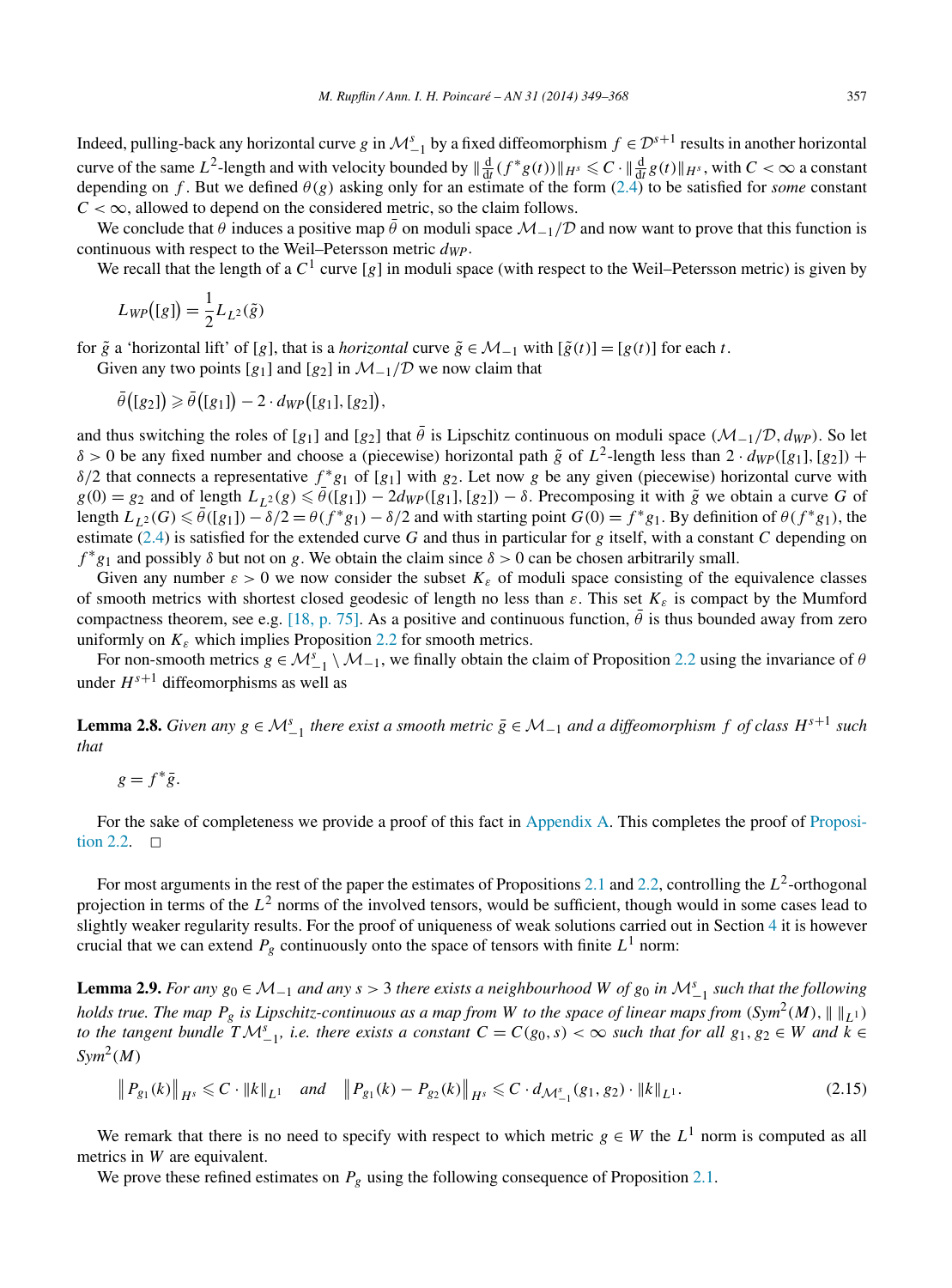<span id="page-9-0"></span>**Lemma 2.10.** *For any*  $g_0 \in M_{-1}$  *and any*  $s > 3$  *there exist a neighbourhood W of*  $g_0$  *in*  $M_{-1}^s$  *and a constant*  $C < \infty$ *so that we can assign to each metric g in W an*  $L^2(M,g)$ *-orthonormal basis*  $\{\Theta^j(g)\}_{j=1}^{6\gamma-6}$  of  $H(g)$  satisfying

$$
\|\Theta^{j}(g_1)-\Theta^{j}(g_2)\|_{H^{s}}\leq C\cdot d_{\mathcal{M}^{s}_{-1}}(g_1,g_2),\quad g_{i,2}\in W,\ j=1\ldots 6\gamma-6=\dim\bigl(H(g)\bigr).
$$

Lemma [2.9](#page-8-0) then immediately follows from  $P_g(k) = \sum_j \langle k, \Theta^j(g) \rangle_{L^2(M, g)} \Theta^j(g)$ .

**Proof of Lemma 2.10.** Let  $g_0 \in M_{-1}^s$  and let *W* be the neighbourhood of  $g_0$  given by Proposition [2.1.](#page-3-0) We fix any  $L^2(M, g_0)$ -orthonormal basis  $\Theta^j(g_0)$ ,  $j = 1 \dots 6\gamma - 6$ , of  $H(g_0)$  and define

$$
\Theta_0^j(g) := P_g\big(\Theta^j(g_0)\big).
$$

According to Proposition [2.1](#page-3-0) this auxiliary family of tensors depends continuously on *g*,

$$
\left\|\Theta_0^j(g_1) - \Theta_0^j(g_2)\right\|_{H^s} \leq C \cdot d_{\mathcal{M}^s_{-1}}(g_1, g_2)
$$

so that  ${\{\Theta_0^j\}}$  is a basis of  $H(g)$  provided the neighbourhood *W* is chosen sufficiently small. Furthermore, as the map assigning to each metric *g* the inner products

$$
g \mapsto \left\langle \Theta_0^j(g), \Theta_0^k(g) \right\rangle_{L^2(M, g)}
$$

is also Lipschitz-continuous on W, so are the coefficients  $a_i^j$  of the orthonormal basis  $\Theta^j(g) = \sum_{i=1}^j a_i^j(g)\Theta_0^i(g)$  of  $H(g)$  obtained by Gram–Schmidt orthogonalisation and thus the basis itself.  $\Box$ 

# **3. Existence of solutions**

In this section we establish the existence of weak solutions to  $(1.1)$  satisfying the properties claimed in Theorem [1.1,](#page-1-0) in particular existing for all times unless the metric component degenerates in moduli space. As a first step, we prove the following short-time existence result.

**Lemma 3.1.** *For any initial metric*  $g_0 \in M_{-1}$  *and any initial map*  $u_0 \in C^\infty(M, N)$  *there exists a smooth solution*  $(u, g)$  *of Eq.* [\(1.1\)](#page-1-0) *to initial data*  $(u(0), g(0)) = (u_0, g_0)$  *defined on an interval* [0*, T*)*,*  $T = T(u_0, g_0) > 0$ .

**Proof.** We first recall that the metric evolves by

$$
\frac{dg}{dt} = \frac{\eta^2}{4} \text{Re}\big(P_g^H(\Phi(u,g))\big) = \frac{\eta^2}{4} P_g(k(u,g)),\tag{3.1}
$$

where  $k(u, g) = \text{Re}(\Phi(u, g))$ , compare [\(1.1b\)](#page-1-0) and [\(2.1\)](#page-3-0).

To simplify notations and without loss of generality, we shall from now on consider the flow with coupling constant  $\eta = 2$ . We also remark that computing the variation

$$
\frac{d}{ds}E(u, g + sl)\Big|_{s=0} = -\frac{1}{4} \langle \text{Re}(\Phi(u, g)), l \rangle_{L^2} \quad \text{for all } l \in \text{Sym}^2(M)
$$

in local coordinate charts, allows us to write the real part of the Hopf-differential in general (not necessarily conformal) coordinate charts as

$$
k(u, g) = \text{Re}(\Phi(u, g)) = 2u^*G_N - 2e(u, g)g,
$$

 $e(u, g) = \frac{1}{2} |\nabla u|_g^2 = \frac{1}{2} g^{ij} \partial_{x_i} u \cdot \partial_{x_j} u$  the energy density.

Using the results of the previous section we can consider Eq.  $(1.1)$  as a system consisting of a semilinear parabolic PDE coupled with a differential equation on a Banach manifold  $\mathcal{M}_{-1}^s$  that is defined by a locally Lipschitz continuous vector field. In such a setting we obtain the existence of a classical solution on a short time interval using a standard iteration argument, which, for the sake of completeness, we outline in [Appendix A.](#page-16-0) Given any  $(u_0, g_0) \in C^{2,\alpha}(M, N) \times \mathcal{M}_{-1}$  and any number  $s > 3$  we obtain a solution

$$
(u, g) \in C^{2, 1, \alpha}([0, T_s) \times M, N) \times C^1([0, T), \mathcal{M}_{-1}^s)
$$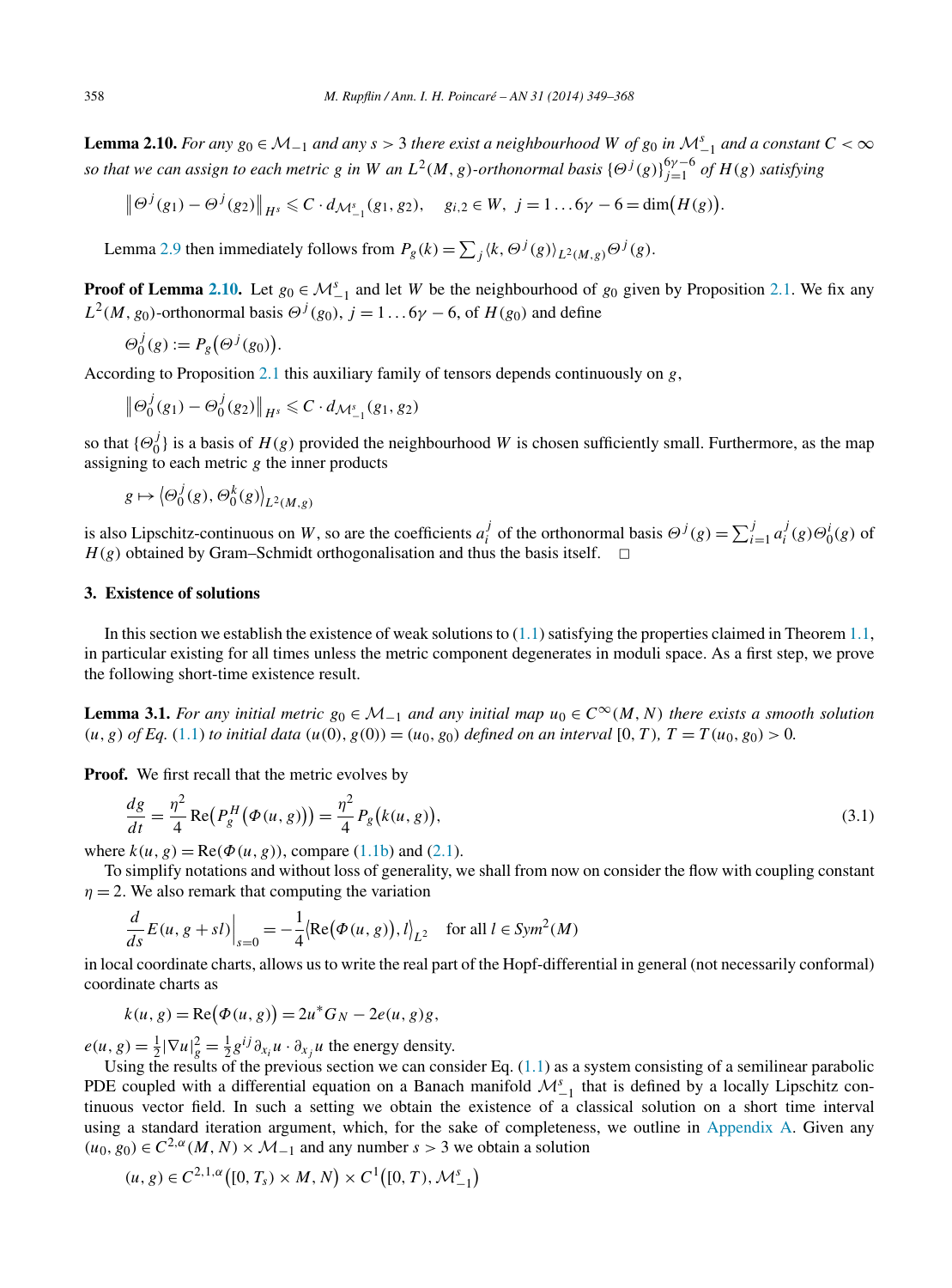<span id="page-10-0"></span>of [\(1.1\)](#page-1-0), defined on a maximal interval  $[0, T_s)$ . This interval might a priori depend not only on  $(u_0, g_0)$  but also on the Banach manifold  $M_{-1}^s$  on which we solve [\(1.1b\)](#page-1-0). Indeed, the key step needed to prove that the obtained solution  $(u, g)$  is actually smooth is to show that this is not the case. So suppose that for some  $3 < s_1 < s_2$  we have  $T_{s_1} \neq T_{s_2}$ . Since classical solutions of  $(1.1)$  are uniquely determined by their initial data, compare Section [4,](#page-14-0) we remark that the two solutions obtained for the different values of *s* agree for as long as they both exist, that is until time  $T_{s2} < T_{s1}$ . Since the metric component is continuous (as a map into  $\mathcal{M}_{-1}^{s_1}$ ) up to time  $T_{s_1}$  there exists a number  $\varepsilon > 0$  such that the length  $\ell(g(t))$  of the shortest closed geodesic of  $(M, g(t))$  is no less than  $\varepsilon$  on the smaller interval [0,  $T_{s2}$ ]. Using the *H<sup>s</sup>* estimates of Proposition [2.2](#page-4-0) this allows us to conclude that *g* is  $C^1$  as a curve into  $\mathcal{M}_{-1}^{s_2}$  on the closed interval  $[0, T<sub>s2</sub>]$ , compare with the proof of Lemma 3.2 below.

Using Lemma [2.8,](#page-8-0) we then write  $g(T_{s_2}) \in \mathcal{M}_{-1}^{s_2}$  in the form  $g(T_{s_2}) = f^* \overline{g}(T_{s_2})$  for an  $H^{s_2+1}$  diffeomorphism *f* and a smooth metric  $\bar{g} \in \mathcal{M}_{-1}$ . Restarting the flow with the pulled-back initial data  $(\bar{u}(T_{s_2}), \bar{g}(T_{s_2})) = (u(T_{s_2}) \circ$  $f^{-1}$ ,  $(f^{-1})^*g(T_{s_2})$   $\in C^{2,\alpha} \times \mathcal{M}_{-1}$  we obtain a solution  $(\bar{u}, \bar{g})$  of  $(1.1)$  in  $C^{2,1,\alpha}(M \times I) \times C^1(I, \mathcal{M}_{-1}^{s_2})$  on a time interval  $I = [T_{s2}, T_{s2} + \delta)$ . But Eq. [\(1.1\)](#page-1-0) is invariant under the pull-back by diffeomorphisms applied simultaneously to both the map and the metric component and solutions of [\(1.1\)](#page-1-0) are unique. Thus the pull-back of  $(\bar{u}, \bar{g})$  by *f* is nothing else than our original solution  $(u, g)$  so that *g* is in  $C^1([0, T_{s_2} + \delta), \mathcal{M}_{-1}^{s_2})$ , leading to a contradiction.

At this point we are now in a position to argue by a standard bootstrapping argument, using parabolic regularity theory to improve the regularity of *u*, as well as the explicit formula for  $P_g$  given in [\(2.9\)](#page-5-0) to analyse higher order time derivatives of *g*. We obtain that  $(u, g)$  is indeed smooth.  $\Box$ 

We remark that the results of Section [2](#page-3-0) allow us not only to establish short-time existence of solutions to  $(1.1)$  but already give the following characterisation of the behaviour of the metric component at a singular time.

**Lemma 3.2.** *Let (u, g) be a smooth solution of* [\(1.1\)](#page-1-0) *defined* (*and smooth*) *on a maximal interval* [0*,T*1*). Then one of the following three statements holds*

- (i)  $T_1 = \infty$ , or
- (ii)  $T_1 < \infty$  *but as*  $t \nearrow T_1$  *the metrics*  $g(t)$  *converge smoothly to a limit*  $g(T_1) \in \mathcal{M}_{-1}$ *; indeed g can be extended to a Lipschitz continuous curve from the closed interval* [0*,T*1] *into each of the Banach manifold* <sup>M</sup>*<sup>s</sup>* <sup>−</sup>1*, s >* 3*, or*
- (iii) *the metrics degenerate in moduli space at a finite time*  $T_1$ *, <i>i.e.*  $\lim_{t \nearrow T_1} \ell(g(t)) = 0$ .

**Proof.** Assume that  $T_1 < \infty$  and that the length of the shortest closed geodesic in  $(M, g(t))$  does not converge to zero  $\limsup \ell(g(t)) > \varepsilon > 0.$ 

$$
t \nearrow T_1
$$

Then given any number  $s > 3$  we let  $\theta = \theta(s, \varepsilon) > 0$  be the constant of Proposition [2.2.](#page-4-0) We recall that according to the energy identity [\(1.2\)](#page-2-0) the  $L^2$ -length of the curve *g* is finite on intervals of finite length. We may thus choose  $t_0 < T_1$ with  $\ell(g(t_0)) \geq \varepsilon$  and close enough to  $T_1$  such that  $L_{L^2}(g|_{[t_0,T_1)}) < \theta$ . Proposition [2.2](#page-4-0) then implies that  $g(t)$  is a Cauchy sequence in  $\mathcal{M}_{-1}^s$  and thus converges to a limit  $g(T_1)$  in  $\mathcal{M}_{-1}^s$  as  $t \nearrow T_1$ . Indeed, combining Proposition [2.2](#page-4-0) with the energy identity [\(1.2\)](#page-2-0) gives  $C^{1/2}$ -Hölder estimates in time for *g* considered as map into  $\mathcal{M}_{-1}^s$ . Moreover, thanks to the uniform bound on the energy of *u* and thus on the  $L^1$  norm of the Hopf-differential

$$
\left\|k(u,g)\right\|_{L^1}\leqslant C\cdot\left\|\nabla u\right\|_{L^2}^2\leqslant C\cdot E(u,g)\leqslant C\cdot E(u_0,g_0),
$$

the improved estimates on  $P_g$  stated in Lemma [2.9](#page-8-0) give uniform bounds on  $\|\frac{d}{dt}g(t)\|_{H^s}$ . Thus *g* is not only  $C^{1/2}$  but indeed Lipschitz continuous with respect to each  $H^s$  metric on the *closed* interval [0,  $T_1$ ].  $\Box$ 

We remark that the possibility of solutions degenerating in moduli space will be addressed in future work and that here we focus on the analysis of singularities of the second type, essentially due to the map component becoming singular.

So let  $(u, g)$  be a smooth solution of  $(1.1)$  on a maximal interval  $[0, T)$ . Assume that the metrics do not degenerate in moduli space as we approach the singular time and thus that  $g(t) \to g(T_1) \in \mathcal{M}_{-1}$  smoothly as  $t \nearrow T_1$ . We remark that the evolution of the metric component is uniformly controlled,

$$
\left\| \frac{\mathrm{d}}{\mathrm{d}t} g \right\|_{H^s} \leqslant C \left\| k(u, g) \right\|_{L^1} \leqslant C \cdot \left\| \nabla u \right\|_{L^2}^2 \leqslant C \cdot E_0 \tag{3.2}
$$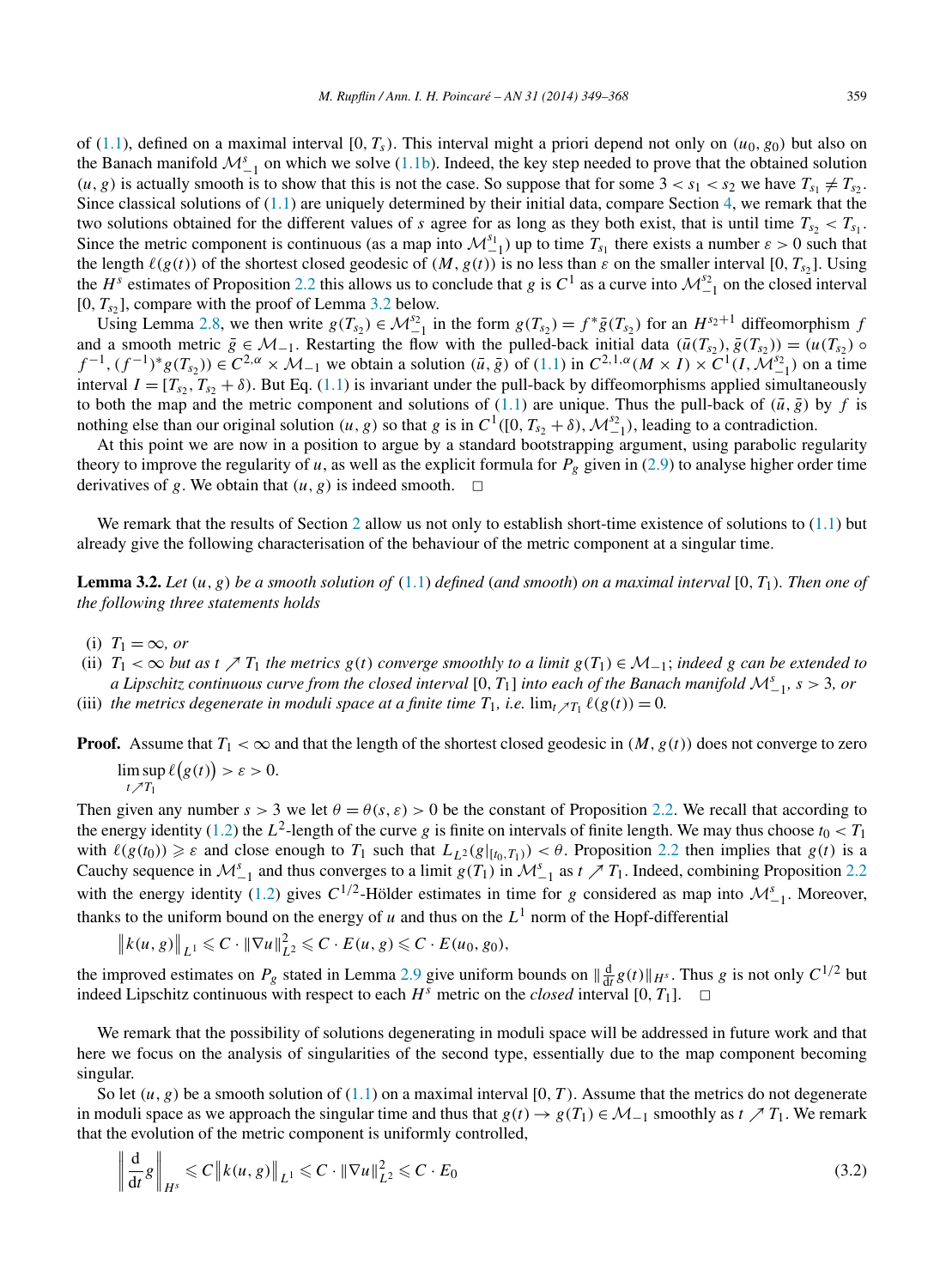<span id="page-11-0"></span>for times in an interval of length  $\delta = \delta(g(T_1), s) > 0$  not just for the one solution  $(u, g)$  of [\(1.1\)](#page-1-0) that becomes singular, but also for all solutions evolving from an initial data  $(\bar{u}, g(T_1))$  with energy bounded by  $E_0$ . Thanks to this strong bound on the metric component we can carry out the analysis of the map component of solution to  $(1.1)$  near singular times using methods familiar from the work of Struwe [\[16\]](#page-19-0) on the harmonic map flow. Since our analysis closely follows the ideas of [\[16\]](#page-19-0) we shall omit some details and calculations in the following presentation. We also remark that a similar argument was outlined in [\[1\]](#page-18-0) in the special case of maps from a torus.

Notation: We let *g*<sub>1</sub> ∈  $M_{-1}$  be a fixed metric that should be thought of as a limiting metric of a solution of [\(1.1\)](#page-1-0) at a singular time. Then, unless indicated otherwise, all occurring objects such as norms, operators (like  $\Delta$ ), integrals, balls and so on are to be understood as the corresponding objects on the fixed Riemannian surface  $(M, g_1)$ . Furthermore, we denote generic constants (allowed to change from line to line) by *C* in case they depend only on  $g_1$  and  $E_0$  and will indicate any dependence on additional quantities accordingly.

Based on  $(3.2)$  we henceforth restrict our attention to solutions of  $(1.1)$  satisfying

$$
\|g_1 - g(t)\|_{H^s} \leq \varepsilon_1 \tag{3.3}
$$

for some fixed number  $s > 3$  and a small  $\varepsilon_1 = \varepsilon_1(g_1, s) > 0$ , chosen in particular such that Lemma [2.9](#page-8-0) applies on this  $M^s_{-1}$  neighbourhood of *g*<sub>1</sub>.

We first remark that the evolution of the local energy is controlled by

**Lemma 3.3.** *For solutions (u,g) of* [\(1.1\)](#page-1-0) *satisfying* (3.3) *the following local energy bounds hold true for any point*  $x \in M$  *and any radius*  $0 < r < r_{inj}$ 

$$
E(u(t), B_{r/2}(x)) \leq 2E(u(0), B_r(x)) + C\frac{t}{r^2}
$$

*and*

$$
E(u(t), B_r(x)) \geq \frac{1}{2} E(u(0), B_{r/2}(x)) - 4 \int_{0}^{t} \int_{M} \varphi^2 |\partial_t u|^2 dv dt - C \frac{t}{r^2}.
$$

**Sketch of proof.** Given  $x \in (M, g_1)$  and  $0 < r < r_{inj}(M, g_1)$  we let  $\varphi \in C_0^{\infty}(B_r(x), [0, 1])$  be a standard cut-off function, i.e. such that  $\varphi \equiv 1$  on  $B_{r/2}(x)$  and  $|\nabla \varphi| \leq \frac{C}{r}$ . A short calculation shows that for a solution  $(u, g)$  of [\(1.1\)](#page-1-0)

$$
0 = \int \varphi^2 |\partial_t u|^2 dv - \int \varphi^2 \partial_t u \cdot \Delta_{g(t)} u dv
$$
  
= 
$$
\int \varphi^2 |\partial_t u|^2 dv + \frac{1}{2} \frac{d}{dt} \int \varphi^2 |\nabla u|_{g(t)}^2 dv + R(u(t), g(t))
$$
 (3.4)

with an error term that is bounded by

$$
\left|R(u,g)\right| \leqslant \left(\frac{C}{r^2}+C\left\|\frac{d}{dt}g\right\|_{C^0}\right)\cdot E\left(u,B_r(x)\right)+\frac{1}{8}\int\limits_M\varphi^2|\partial_tu|^2\,dv.
$$

Since  $\|\frac{d}{dt}g\|_{C^0}$  is uniformly bounded, this estimate integrates to give an upper and a lower bound on  $\int \varphi^2 |\nabla u|_{g(t)}^2$  $\int \varphi^2 |\nabla u(0)|_{g(0)}$ . Combined with the fact that  $\frac{1}{2}g \leq \tilde{g} \leq 2g$  for all  $g, \tilde{g}$  satisfying (3.3), we obtain the claims of Lemma  $3.3.$   $\Box$ 

An important consequence of the previous calculation is

**Corollary 3.4.** *Suppose*  $(u, g)$  *is a smooth solution of*  $(1.1)$  *defined on a maximal interval*  $[0, T_1)$  *for which*  $(3.3)$  *is satisfied. Then for any*  $\varepsilon_0 > 0$  *the set of points* 

$$
S := \Big\{ x \in M: \limsup_{t \nearrow T_1} E(u(t), B_R(x)) \geq \varepsilon_0 \text{ for all } R > 0 \Big\},\
$$

*is finite.*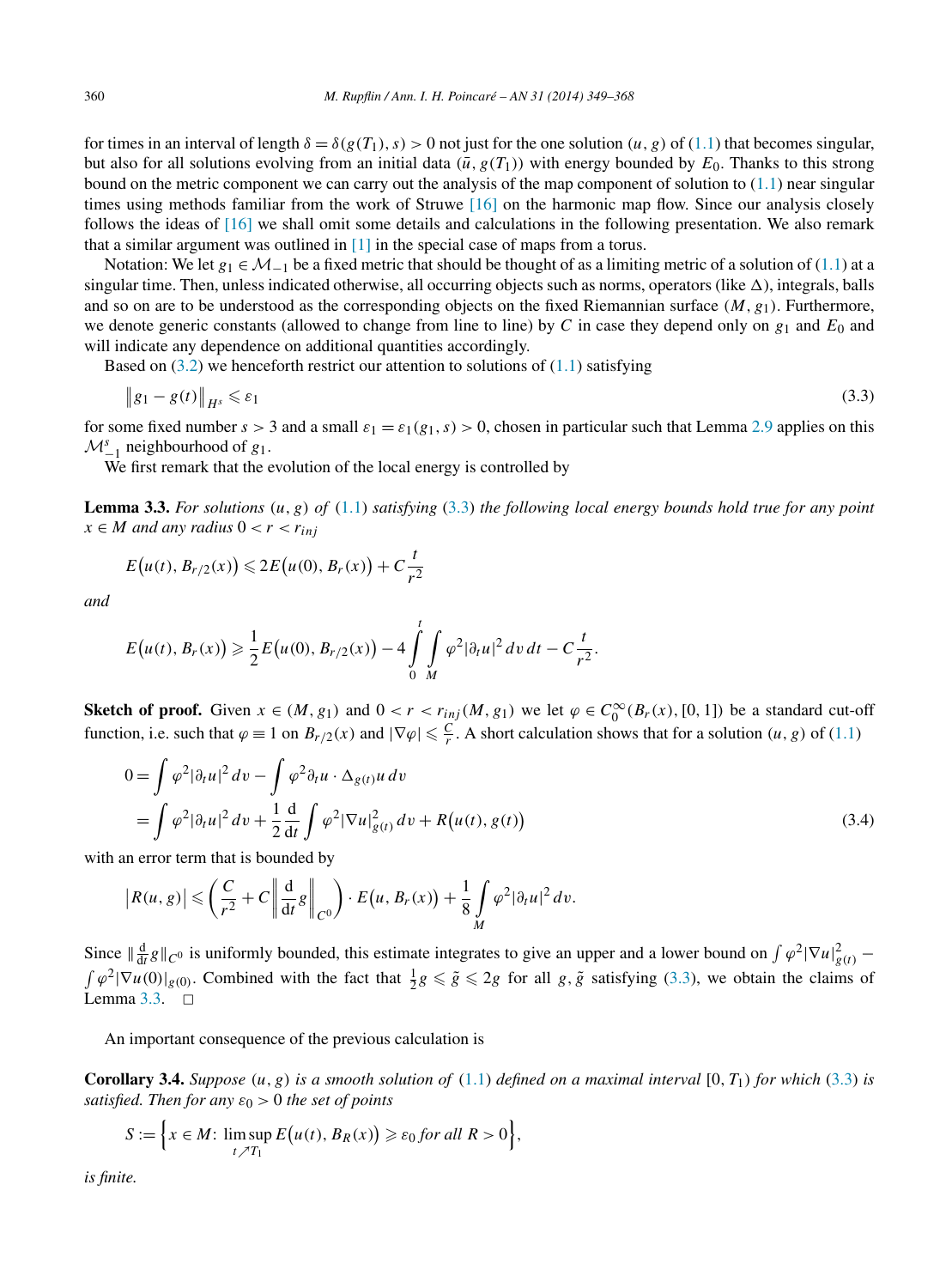<span id="page-12-0"></span>In fact, as in [\[16\],](#page-19-0) we have  $\#S \leq E_0/\varepsilon_0$ , since energy concentrates near points of *S* not just along a suitable sequence  $t_i \nearrow T_1$  but indeed for *all* sequences  $t \nearrow T_1$ , compare [\(3.4\)](#page-11-0).

Away from the finite set *S* we control the map component of the flow using the following lemma which should be seen as the analogue of Lemmas 3.10 and 3.10' of  $[16]$ .

**Lemma 3.5.** *There exists a number*  $\varepsilon_0 > 0$  *depending only on*  $g_1$  *and*  $E_0$  *such that the following statement holds true. Let*  $(u, g)$  *be a smooth solution of*  $(1.1)$  *on an open interval*  $(0, T)$  *and assume that*  $(3.3)$  *is satisfied. Let*  $M' \subseteq M$  *be an open set such that there exists a number R >* 0 *with*

$$
E(u(t), B_R(x)) \le \varepsilon_0 \quad \text{for all } (x, t) \in M' \times (0, T). \tag{3.5}
$$

*Then the parabolic Hölder-norms of u and its spatial derivatives* (*upto order s* −2) *are bounded uniformly on the sets*  $[\tau, T] \times M'$ ,  $\tau > 0$ , with bounds depending only on  $\tau$ , R, g<sub>1</sub>, T, s, M' and the energy bound E<sub>0</sub>.

**Remark 3.6.** If the initial map  $u(0)$  is smooth on a neighbourhood of M' then the above result can be extended to give bounds on the Hölder norms of  $u|_{M'}$  and its spatial derivatives on M' up to time  $t = 0$ , now with bounds depending additionally on  $u(0)$ , compare with Remarks 3.11 and 3.11' of [\[16\].](#page-19-0)

**Remark 3.7.** Because of the non-local nature of the projection operator  $P_g$  these estimates on  $u|_{M'}$  allow us to improve the regularity of  $g|_{M'}$  from the a priori known  $C^{0,1}$  dependence on time only in case  $M = M'$ . For  $M' \neq M$  we can improve the bounds of Lemma 3.5 to give  $C^{1,\alpha}$  bounds in time on  $u|_{M'}$  and its spatial derivatives while for  $M = M'$ , i.e. away from singular *times*, a bootstrapping argument gives estimates on any  $\hat{C}^k$  norm (in space and time) of  $(u, g)$ in terms of the quantities specified in Lemma 3.5.

**Proof of Lemma 3.5.** For the proof of this lemma we follow largely the ideas of [\[16\].](#page-19-0) We make use of the well known interpolation estimate, see e.g. [\[2\]:](#page-18-0)

**Lemma 3.8.** *There are numbers*  $\varepsilon_0 > 0$  *and*  $C < \infty$  (depending on  $(M, g_1)$  and the target manifold) such that for all *maps*  $u \in H^2(M, N)$ *, a bound on the local energy of* 

$$
E(u, B_r(x)) \leq \varepsilon_0
$$

*implies an H*2*-bound of the form*

$$
\int \varphi^2 |\nabla^2 u|^2 dv \leqslant \frac{C}{r^2} E(u, B_r(x)) + C \int \varphi^2 |\tau(u)|^2 dv,
$$
\n(3.6)

*as well as an estimate of*

$$
\int \varphi^2 |\nabla u|^4 dv \leqslant CE(u, B_r(x)) \cdot \left[ \frac{1}{r^2} E(u, B_r(x)) + \int \varphi^2 |\tau(u)|^2 dv \right].
$$
\n(3.7)

*Here*  $\varphi \in C_0^{\infty}(B_r(x))$  *denotes a cut-off function.* 

Let now  $(u, g)$ , *M'* and  $R > 0$  be as in Lemma 3.5, let  $x \in M'$  and choose a cut-off function  $\varphi \in C_0^{\infty}(B_{R/2}(x))$ . We first remark that for  $\varepsilon_1 > 0$  sufficiently small, the pointwise bound  $|\tau_g(u) - \tau(u)| \leqslant C \varepsilon_1(|\nabla^2 u| + |\nabla u|^2)$  implies that (3.6) and (3.7) remain valid with  $\tau(u(t))$  replaced by  $\tau_{g(t)}(u(t)) = \partial_t u(t)$ .

As in [\[16\]](#page-19-0) we now differentiate Eq. [\(1.1a\)](#page-1-0) in time and multiply with  $\varphi^2 \partial_t u$ . After carefully analysing all occurring terms, in particular the terms due to the time-dependence of the metric, we find

$$
\frac{1}{2}\frac{\mathrm{d}}{\mathrm{d}t}\int \varphi^2 |\partial_t u|^2 + \int \varphi^2 |\nabla \partial_t u|^2 \leqslant \left(\frac{1}{4} + C\varepsilon_1\right) \cdot \int \varphi^2 |\nabla \partial_t u|^2 + C \int \varphi^2 |\partial_t u|^2 |\nabla u|^2
$$

$$
+ C(R)\left(1 + \left\|\frac{dg}{dt}\right\|_{C^2}^2 + \int |\partial_t u|^2\right).
$$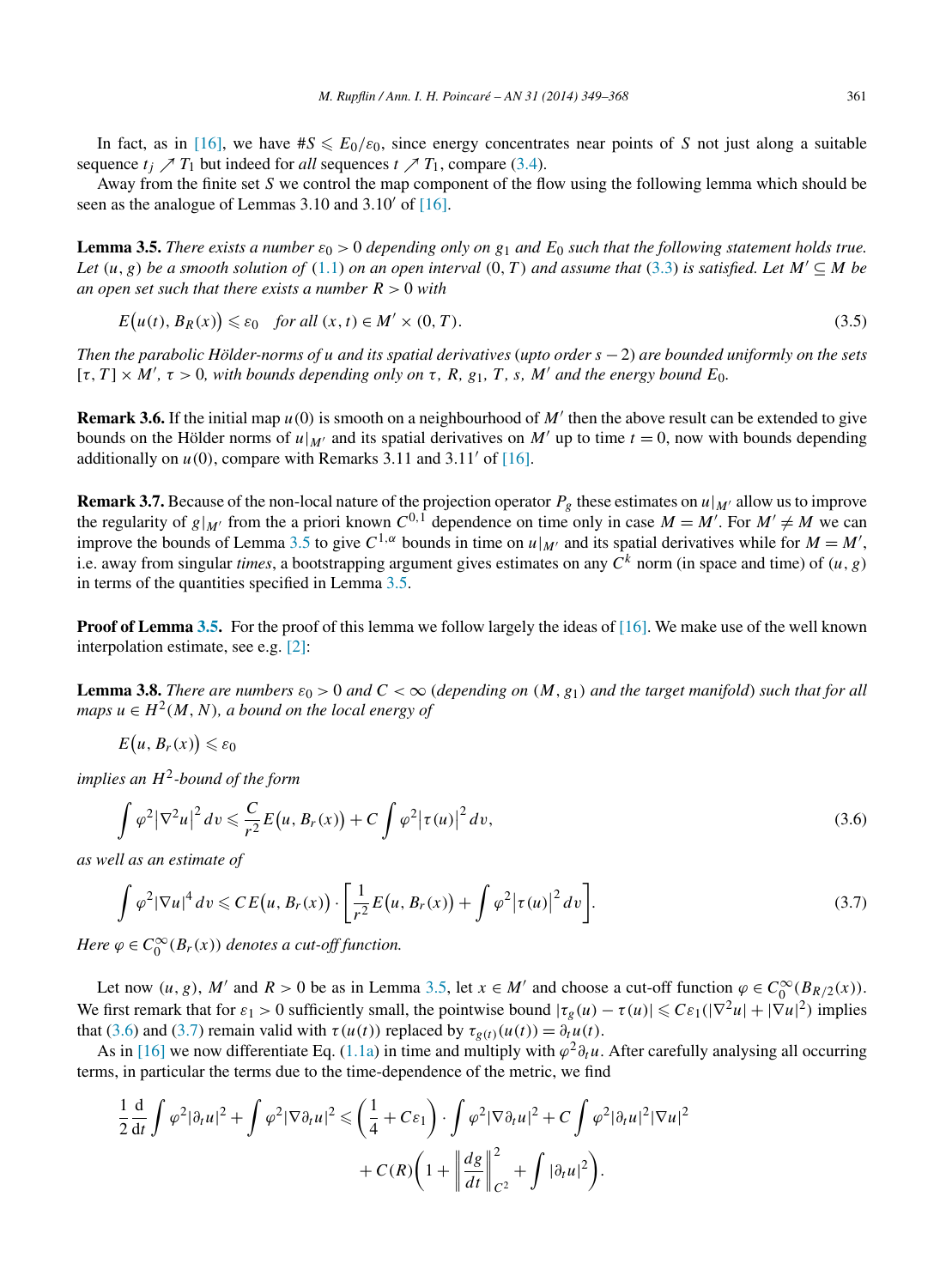Since we know that the  $H^s$  norm, and thus also the  $C^2$  norm, of  $\frac{d}{dt}g$  is uniformly bounded by a multiple of the energy, we obtain that for  $\varepsilon_1 = \varepsilon_1(g_1) > 0$  chosen small enough

$$
\frac{\mathrm{d}}{\mathrm{d}t} \int \varphi^2 |\partial_t u|^2 + \int \varphi^2 |\nabla \partial_t u|^2 \leqslant C(R) \left( 1 + \frac{dE}{dt} \right) + C \int \varphi^2 |\partial_t u|^2 |\nabla u|^2. \tag{3.8}
$$

Using the Sobolev embedding  $W^{1,1} \hookrightarrow L^2$  as well as Lemma [3.8,](#page-12-0) we find

$$
C \int \varphi^2 |\partial_t u|^2 |\nabla u|^2 \leq C \|\varphi |\partial_t u|^2 \|_{L^2} \cdot \left( \int \varphi^2 |\nabla u|^4 \right)^{1/2}
$$
  

$$
\leq C \left( \|\nabla (\varphi |\partial_t u|^2) \|_{L^1} + \||\partial_t u|^2 \|_{L^1} \right) \varepsilon_0^{1/2} \left[ C(R) + \int \varphi^2 |\partial_t u|^2 \right]^{1/2}
$$
  

$$
\leq \int \varphi^2 |\nabla \partial_t u|^2 + C\varepsilon_0 \frac{dE}{dt} \int \varphi^2 |\partial_t u|^2 + C(R) \cdot \left( \frac{dE}{dt} + 1 \right).
$$

Integrating the resulting estimate (3.8) over any interval  $[t_1, t_2] \subset (0, T)$  we thus obtain

$$
\int \varphi^2 |\partial_t u|^2 dv \big|_{t_1}^{t_2} \leqslant C\varepsilon_0 \cdot \sup_{t \in [t_1,t_2]} \int \varphi^2 |\partial_t u|^2 dv + C(R,T).
$$

After possibly reducing  $\varepsilon_0 = \varepsilon_0(E_0, g_1) > 0$  so that the factor  $C\varepsilon_0 \le \frac{1}{2}$ , we conclude that for any  $\tau > 0$ 

$$
\sup_{t \in [\tau, T)} \int_{B_{R/4}(x)} |\partial_t u|^2 dv \leq 2 \inf_{t \in [0, \tau)} \int \varphi^2 |\partial_t u(t)|^2 dv + C(R, T)
$$
  

$$
\leq 2 \frac{E_0}{\tau} + C(R, T).
$$

Repeating the above argument for a finite cover of balls  $B_{R/4}(x_i)$  of M' we obtain a uniform estimate of

$$
\int\limits_U |\partial_t u(t)|^2 dv \leqslant C \quad \text{for all } t \in [\tau, T)
$$

on a small neighbourhood *U* of *M'*. According to Lemma [3.8](#page-12-0) this implies a bound on  $\int_{U'} |\nabla^2 u(t)|^2 dv$  on a slightly smaller neighbourhood of *M'*. Applying Sobolev's embedding theorem we then conclude that for any exponent  $p < \infty$ 

$$
\int_{U'} |\nabla u(t)|^p dv \leqslant C_p, \quad t \in [\tau, T).
$$

Then, still following  $[16]$ , we think of  $(1.1a)$  as an inhomogeneous heat equation

$$
\partial_t u - \Delta_g u = A_g(u)(\nabla u, \nabla u) \in L^p(U' \times [\tau, T))
$$

allowing us to apply standard regularity results for parabolic equations, see e.g. [8, [Chapter VII\];](#page-18-0) we get bounds in the parabolic Sobolev-spaces  $W_p^{2,1}$ , and thus in the parabolic Hölder spaces  $C^\alpha$ , on sets  $M' \times [\tau', T]$ ,  $\tau' > \tau$ . We finally obtain estimates on the Hölder norms of spatial derivatives of *u* (up to order *s* − 2) by a standard bootstrapping argument which relies on the strong bounds on the velocity of horizontal curves given in Lemma [2.9.](#page-8-0)  $\Box$ 

Let now  $(u, g)$  be a smooth solution of  $(1.1)$  on  $[0, T_1)$  whose metric component does not degenerate and thus smoothly converges  $g(t) \rightarrow g(T_1) =: g_1 \in \mathcal{M}_{-1}$  as  $t \nearrow T_1$ . We first remark that the uniform bounds on the energies  $E(u(t)) \leq 2E(u(t), g(t)) \leq 2E_0$  combined with the fact that  $\partial_t u \in L^2([0, T_1) \times M)$  imply that the maps  $u(t)$  converges weakly in  $H^1(M)$  to a limit  $u(T_1)$  as  $t \nearrow T_1$ . Additionally, Lemma [3.5](#page-12-0) gives uniform Hölder bounds on *u* and its *spatial* derivatives away from the finite set *S* of concentration points so that *u(t)* converges also in  $C_{loc}^{\infty}(M \setminus S)$ .

We now remark that any concentration of energy must be due to the so-called bubbling off of (at least) one harmonic sphere. Indeed, the analysis carried out in  $[16]$  (p. 578/9) remains unchanged as long as the local energy estimates and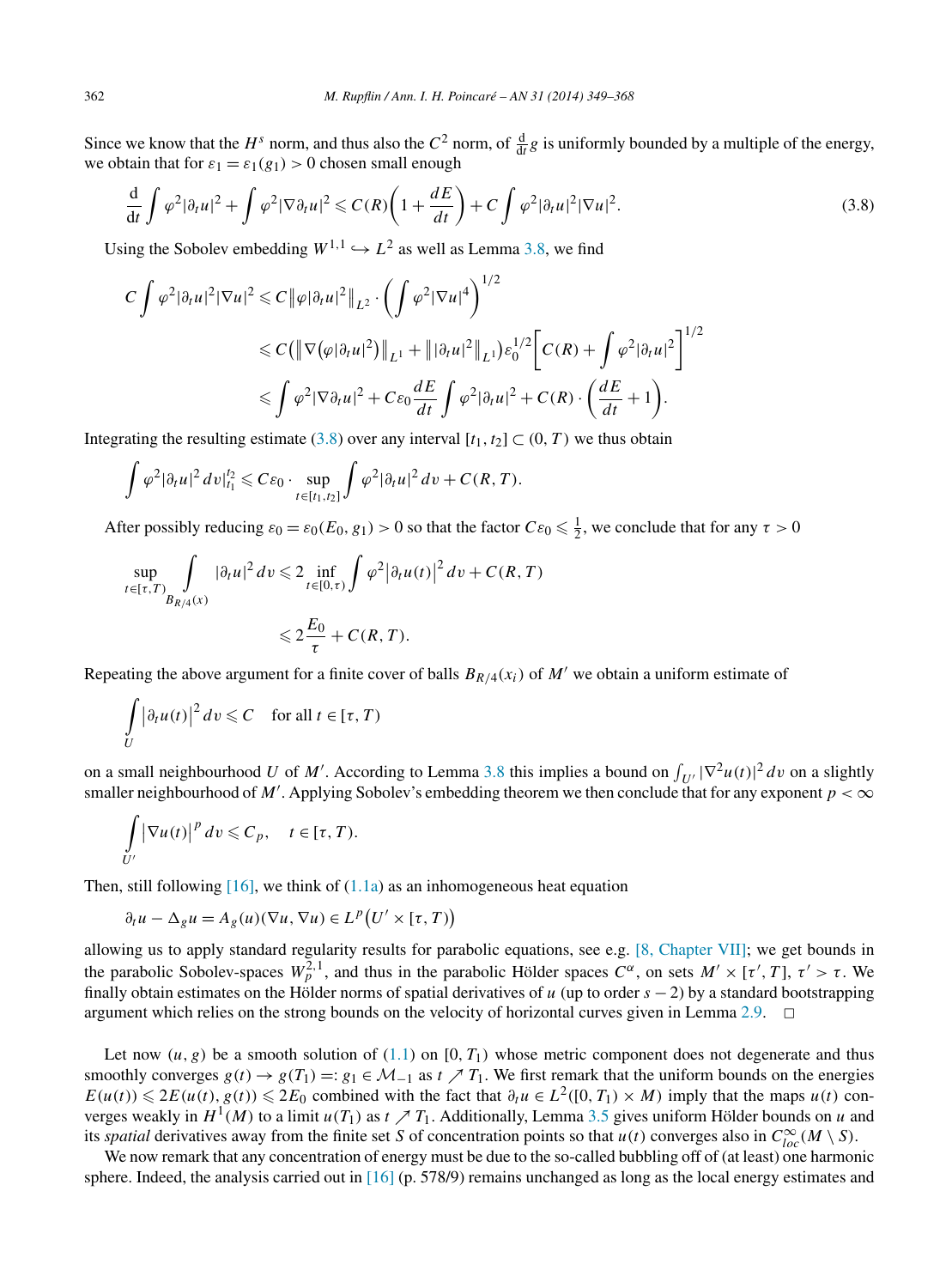<span id="page-14-0"></span>*H*<sup>2</sup> bounds used in [\[16\]](#page-19-0) are replaced by Lemmas [3.3](#page-11-0) and [3.8.](#page-12-0) We obtain the following: For any point  $x_0 \in S$  there are sequences of times  $t_i \nearrow T_1$ , radii  $r_i \rightarrow 0$  and points  $x_i \rightarrow x_0$  with energies on balls of

$$
\sup_{x \in B_{r_0}(x_0)} E(u(t_i), B_{2r_i}(x)) \le \varepsilon_0 \quad \text{and} \quad E(u(t_i), B_{r_i}(x_i)) \ge c\varepsilon_0, \quad c = c(M, g_1) > 0
$$

and with tension satisfying

$$
\sup_{x \in B_{r_0}(x_0)} r_i^2 \int\limits_{B_{2r_i}(x)} |\tau(u(t_i))|^2 \to 0 \quad \text{as } i \to \infty.
$$

The rescaled maps  $u_i(x) = u(\exp_{x_i}(r_i x), t_i)$ , defined on larger and larger subsets of  $\mathbb{R}^2$  are then bounded uniformly in  $H^2$  and subconverge (weakly in  $H^2$ , strongly in  $W^{1,p}$ ,  $p < \infty$ ) to a non-constant harmonic map of finite energy that is defined on  $\mathbb{R}^2 \cup \{\infty\} \cong S^2$ , called a harmonic sphere or bubble. The amount of energy that concentrates near *x*<sub>0</sub>, and that is consequently lost as we pass to the limit  $t \nearrow T_1$ , is no less than  $\varepsilon^* = \varepsilon^*(N)$ , the minimal energy of such a non-constant harmonic map from  $S^2$  to the target.

Finally, as in [\[16\],](#page-19-0) we (weakly) continue the flow past any such singular time by restarting from initial data  $g(T_1) \in$  $M_{-1}$  and  $u(T_1) \in H^1(M, N) \cap C^{\infty}_{loc}(M \setminus S)$  as follows: let  $u_{j,0} \in C^{\infty}(M, N)$  be a sequence of maps that converge to  $u(T_1)$  in  $H^1(M)$  as well as in  $C^{\infty}_{loc}(M \setminus S)$  and let  $(u_j, g_j)$  be the smooth solution of [\(1.1\)](#page-1-0) corresponding to initial data  $(u_{i,0}, g(T_1))$  that exists at least on some interval  $[T_1, T_1 + \delta_i]$  according to Lemma [3.1.](#page-9-0) We remark that the metrics  $g_i$ are uniformly Lipschitz continuous and thus that the estimates derived above can be applied on  $[T_1, T_1 + min(\delta_i, \delta_0)]$ for a number  $\delta_0(g(T_1)) > 0$  independent of *j*.

We now choose  $r > 0$  such that  $\sup_{x \in M} E(u_{i,0}, B_r(x)) < \varepsilon_0/4$ , which is possible due to the strong  $H^1$ -convergence of the initial maps. Then the local energy estimates of Lemma [3.3](#page-11-0) imply that there is no concentration of energy and thus in particular no blow-up for any of the maps  $u_j$ , on a uniform interval  $I = [T_1, T_1 + cr^2]$ ,  $c = c(g_1) > 0$ , in the sense that

$$
E(u_j(t), B_{r/2}(x)) < \varepsilon_0 \quad \text{for all } j \in \mathbb{N}, \ x \in M, \ t \in I.
$$

According to Lemma [3.5](#page-12-0) as well as Remarks [3.6](#page-12-0) and [3.7](#page-12-0) we thus obtain uniform  $C^{1,\alpha}$  estimates in time for the maps *u*<sub>*i*</sub> (and their spatial derivatives) in every compact subset of  $M \times [T_1, T_1 + cr^2] \setminus (S \times \{T_1\})$ . Away from the singular time, we furthermore get uniform bounds on all  $C^k$  norms of  $(u_j, g_j)$  in space–time. We conclude that a subsequence of  $(u_j, g_j)$  converges smoothly on  $M \times (T_1, T_1 + cr^2)$  to a pair  $(u, g)$  which solves [\(1.1\)](#page-1-0) classically on  $(T_1, T_1 + cr^2)$ and weakly on  $[T_1, T_1 + cr^2]$ . This solution achieves the initial data  $(u(T_1), g(T_1))$  in the sense that for  $t \searrow T_1$  the maps  $u(t)$  converges to  $u(T_1)$  weakly in  $H^1(M)$  and smoothly away from the set *S* while the metric component *g* is Lipschitz-continuous across the singular time. Since the energy of the approximating solutions  $(u_j, g_j)$  is no more than  $E(u_{i,0},g(T_1)) \to E(u(T_1),g(T_1))$ , the extended weak solution  $(u,g)$  has non-increasing energy also across the singular time  $T_1$ . In particular the total number of all singular points  $\bigcup_i S(T_i) \times \{T_i\}$  of such a solution is bounded by  $\frac{E(u(0),g(0))}{\varepsilon^*}$ . After possibly repeating the above argument to analyse any further singularities, we thus obtain a weak solution satisfying the properties (i)–(iii) of Theorem [1.1](#page-1-0) and existing for as long as the metrics do not degenerate in moduli space.

## **4. Uniqueness of weak solutions**

We finally discuss the issue of uniqueness of weak solutions. We prove that the solution  $(u, g)$  of  $(1.1)$  constructed in the previous section is uniquely determined by its initial data, not only among all solutions satisfying the properties of Theorem [1.1,](#page-1-0) but in the natural class of all weak solutions with non-increasing energy. We remark that a further argument as carried out in [\[11\]](#page-19-0) actually gives uniqueness under the weaker assumption that the total energy does not instantaneously increase by more than a certain quantum at any time. We also remark that it is necessary to impose restrictions on the evolution of the total energy in view of the possibility of reverse bubbling, see [\[17\].](#page-19-0)

So let  $(u_i, g_i)_{i=1,2}$  be two weak solutions of [\(1.1\)](#page-1-0) defined on an interval [0, T) that evolve from the same initial data

$$
(u_1, g_1)(0) = (u_0, g_0) = (u_2, g_2)(0) \in H^1(M, N) \times \mathcal{M}_{-1}
$$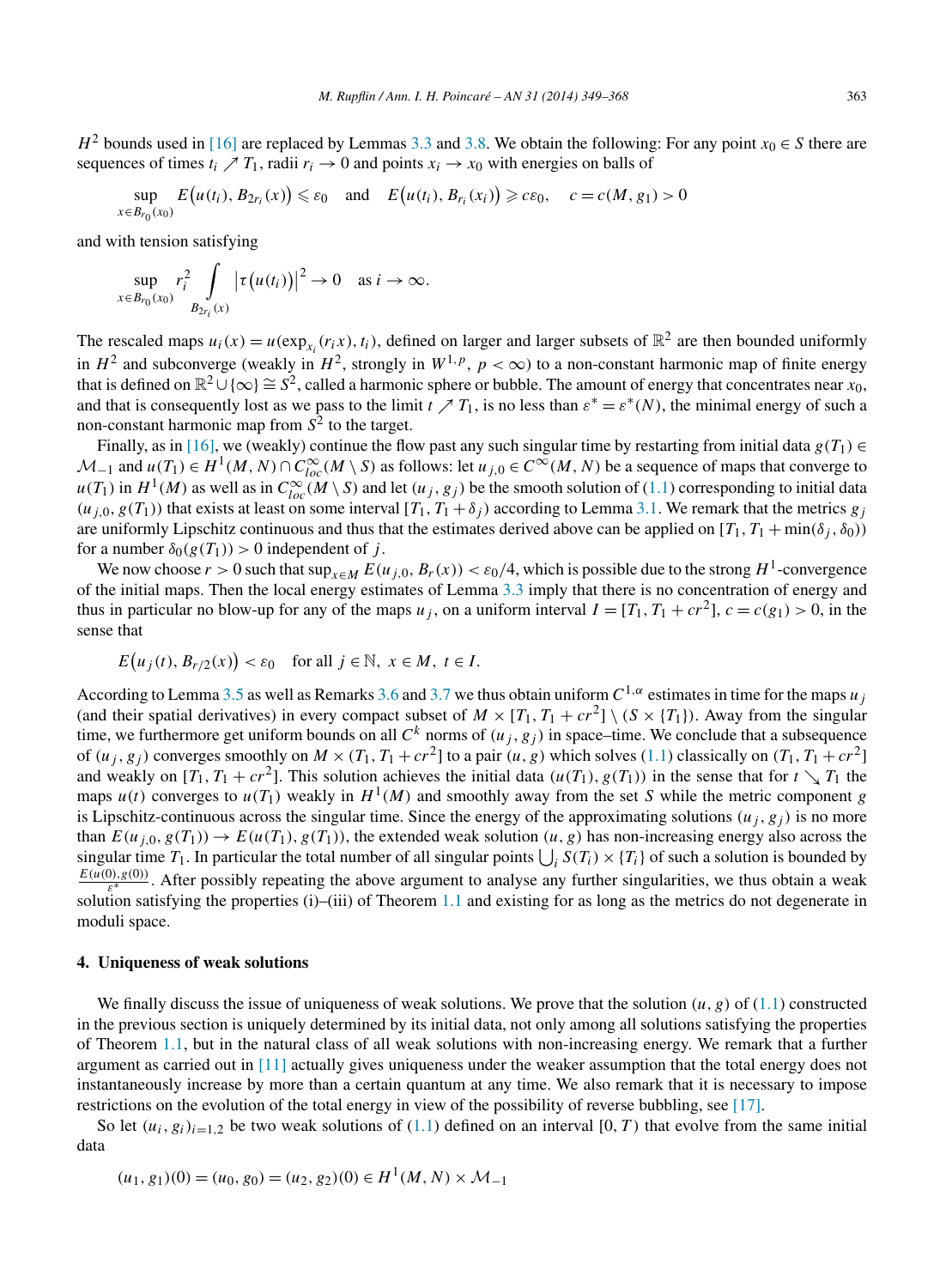<span id="page-15-0"></span>and assume that the total energies  $t \mapsto E(u_{1,2}(t), g_{1,2}(t))$  are non-increasing. Since

$$
I := \{ t \in [0, T): (u_1, g_1) \equiv (u_2, g_2) \text{ on } [0, t] \}
$$

is trivially closed in  $[0, T)$ , we need to prove that *I* is also open.

Given any  $t_0 \in I$  we recall that  $g_i(t) \to g_i(t_0)$  in each  $\mathcal{M}_{-1}^s$  and thus certainly uniformly as  $t \searrow t_0$ . Combined with the fact that  $u_i(t) \to u_i(t_0)$  strongly in  $L^2$  and weakly in  $H^1$ , we thus obtain

$$
E(u_i(t_0), g_i(t_0)) \geq \lim_{t \searrow t_0} E(u_i(t), g_i(t)) = \lim_{t \searrow t_0} E(u_i(t), g_i(t_0)) \geq E(u_i(t_0), g_i(t_0)),
$$

where we used the assumption on the evolution of the energy in the first step. Thus  $u_i(t) \rightarrow u_i(t_0)$  indeed strongly in  $H^1(M,g_0)$ , which implies in particular that local energies, say on balls, converge as  $t \searrow t_0$ . Choosing a finite cover of balls  $B_r(x_i)$ ,  $i = 1...K$ , of  $(M, g_i(t_0))$  such that  $E(u_i(t_0), g_i(t_0), B_{2r}(x_i)) \leq \varepsilon_0/2$ , we may thus choose  $\delta > 0$  so small that

$$
E(u_i(t), g_i(t_0), B_{2r}(x_i)) \le \varepsilon_0
$$
 for  $t \in [t_0, t_0 + \delta]$ ,  $i = 1, 2$ .

Here we let  $\varepsilon_0 > 0$  be the constant of Lemma [3.8.](#page-12-0)

It is now crucial to remark that on almost every time slice the functions  $u_i(t)$  weakly solve an *almost harmonic map equation*, that is an equation of the form  $\tau_g v = f$  for a function  $f \in L^2$  and a metric *g*, here of course  $g = g_i(t)$  and  $f = \partial_t u_i(t)$ . Since any weak solution of such an elliptic equation is contained in the Sobolev space  $H^2$ , see e.g. [\[10\]](#page-19-0) or [\[11, Proposition 2.1\],](#page-19-0) we may apply Lemma [3.8](#page-12-0) on almost every time slice resulting in an estimate of

$$
\int\limits_M |\nabla u_i(t)|^4 + |\nabla^2 u_i(t)|^2 dv_{g_0} \leqslant C(r) \cdot \left(1 + \int\limits_M |\partial_t u(t)|^2 dv_{g(t)}\right)
$$

for  $t \in [t_0, t_0 + \delta)$  and  $i = 1, 2$ . We can thus reduce the uniqueness statement in the general class of weak solutions with non-increasing energy to the following lemma whose analogue for the harmonic map flow was proven in [\[16\].](#page-19-0)

**Lemma 4.1.** Let  $(u_1, g_1)$  and  $(u_2, g_2)$  be weak solutions of [\(1.1\)](#page-1-0) to the same initial data  $(u_1, g_1)(0) = (u_2, g_2)(0)$ *and suppose that*

$$
\nabla u_i \in L^4(M \times [0, T))
$$
 and  $\nabla^2 u_i \in L^2(M \times [0, T)), \quad i = 1, 2.$  (4.1)

*Then*  $(u_1, g_1) \equiv (u_2, g_2)$ *.* 

**Proof.** Using an open–closed argument as above it is enough to prove that the solutions agree on a possibly smaller interval [0,  $\delta$ ), which we can choose in particular such that the metrics  $g_{1,2}$  are contained in an  $H^s$  neighbourhood of  $g_0 = g_1(0) = g_2(0)$  for which Lemma [2.9](#page-8-0) applies. Here *s* can be chosen to be any fixed number  $s > 3$ .

Notation: For the following computations we denote by  $\|\cdot\|_{L^p}$  the  $L^p(M,g_0)$  norm and by  $d(\cdot,\cdot)$  the metric on  $\mathcal{M}_{-1}^s$  respectively by  $\|\cdot\|$  the  $H^s$  norm on  $T\mathcal{M}_{-1}^s$ . Furthermore, we use the short-hand notation of  $|\nabla V| :=$  $max\{|\nabla u_1|, |\nabla u_2|\}$  which, by assumption, is a function in  $L^4(M \times [0, T])$  with  $L^2$  norm on time-slices bounded by the energy,  $\|\nabla V(t)\|_{L^2(M)}^2 \leq C \cdot (E(u_1, g_1) + E(u_2, g_2)) \leq C E(u_0, g_0)$ .

Subtracting Eq. [\(1.1a\)](#page-1-0) for the map components  $u_i$  we obtain that the difference  $w = u_1 - u_2$  satisfies

$$
\partial_t w - \Delta_{g_1} w = (\Delta_{g_1} - \Delta_{g_2})(u_2) + A_{g_1}(u_1)(\nabla u_1, \nabla u_1) - A_{g_2}(u_2)(\nabla u_2, \nabla u_2)
$$
\n(4.2)

where *A* denotes the second fundamental form of the target  $N \hookrightarrow \mathbb{R}^N$ ,  $A_g(u)(\nabla u, \nabla u) := g^{ij}A(u)(\partial_i u, \partial_j u)$ .

Following [\[16\]](#page-19-0) we multiply Eq. (4.2) with *w*, integrate over the fixed surface  $(M, g_0)$  and estimate the resulting terms using Hölder's inequality. This leads to

$$
\frac{1}{2} \frac{d}{dt} ||w||_{L^{2}}^{2} + ||\nabla w||_{L^{2}}^{2} \leq C \cdot d(g_{1}, g_{0}) \cdot ||\nabla w||_{L^{2}}^{2} + C \cdot d(g_{1}, g_{2}) \cdot (||\nabla w||_{L^{2}} + ||w||_{L^{2}} \cdot (1 + ||\nabla V||_{L^{4}}^{2})) \n+ C ||\nabla w||_{L^{2}} \cdot ||\nabla V||_{L^{4}} \cdot ||w||_{L^{4}} + C ||\nabla V||_{L^{4}}^{2} \cdot ||w||_{L^{4}}^{2} \n\leq \left(\frac{1}{4} + C \cdot t\right) ||\nabla w||_{L^{2}}^{2} + C \cdot d(g_{1}, g_{2})^{2} + C\left(1 + ||\nabla V||_{L^{4}}^{2}\right) \cdot ||w||_{L^{4}}^{2}.
$$
\n(4.3)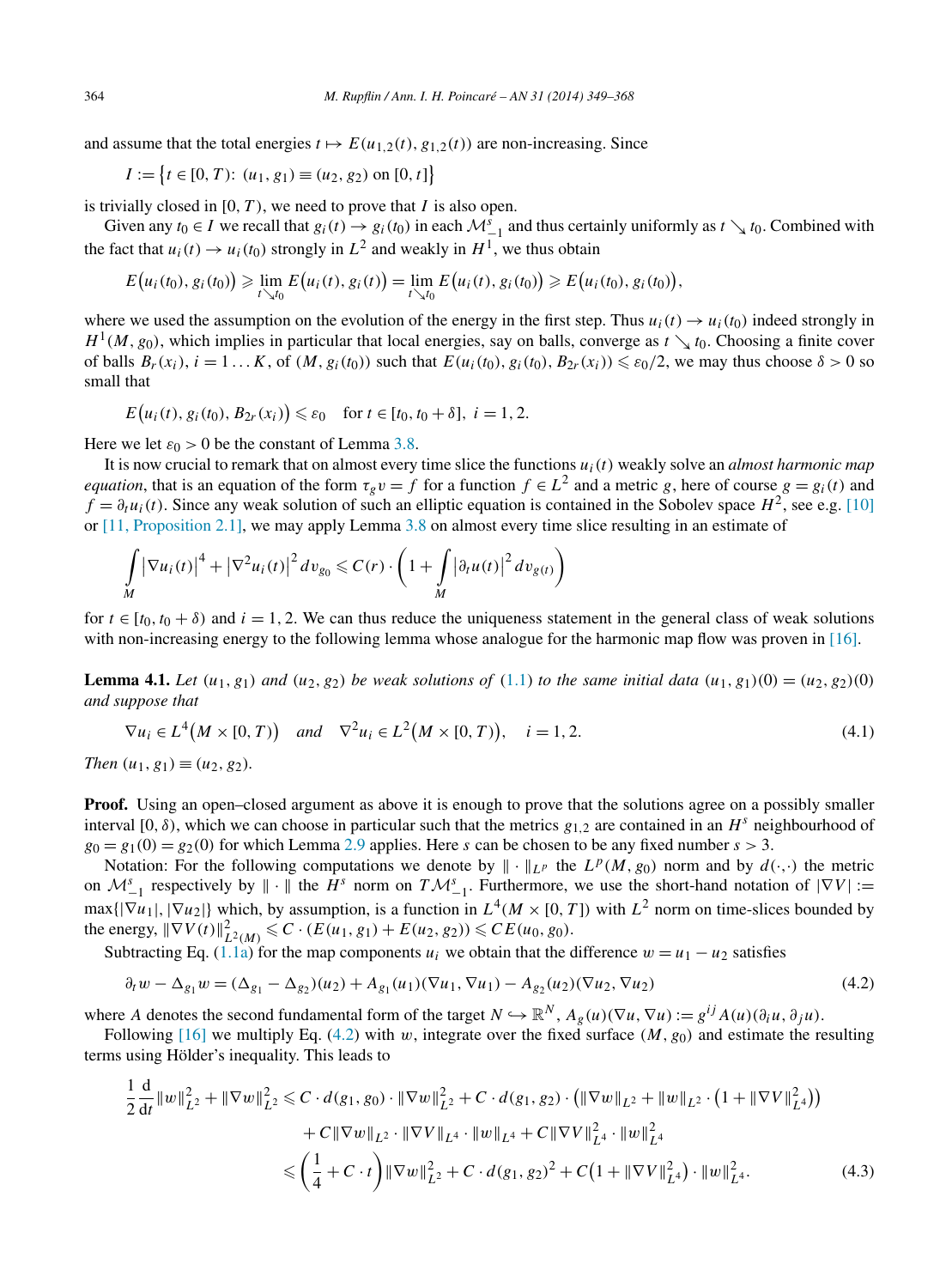<span id="page-16-0"></span>Using the Sobolev embedding  $W^{1,1} \hookrightarrow L^2$ , we may furthermore estimate

$$
||w||_{L^4}^2 = ||w^2||_{L^2} \leqslant C(||\nabla(w^2)||_{L^1} + ||w^2||_{L^1}) \leqslant C \cdot ||w||_{L^2} \cdot (||w||_{L^2} + ||\nabla w||_{L^2})
$$

so that the last term on the right hand side of  $(4.3)$  is bounded by

$$
C\big(1+\|\nabla V\|_{L^4}^2\big)\cdot\|w\|_{L^4}^2\leqslant\frac{1}{8}\|\nabla w\|_{L^2}^2+C\psi(t)\cdot\|w\|_{L^2}^2,
$$

 $f \text{or } \psi(t) = (\|\nabla V(t)\|_{L^4}^4 + 1) \in L^1([0, T]).$ 

In order to estimate the distance of the metric components  $g_1$  and  $g_2$  in terms of *w* we recall that the evolution of the tensor  $g_1 - g_2$  is given by

$$
\frac{\mathrm{d}}{\mathrm{d}t}(g_1 - g_2) = P_{g_1}(k(u_1, g_1)) - P_{g_2}(k(u_2, g_2)),
$$

 $k(u, g) = 2u^*G_N - 2e(u, g)g$ . We have a pointwise estimate of the difference of the involved tensors of

$$
\left|k(u_1,g_1)-k(u_2,g_2)\right|\leqslant C\cdot d(g_1,g_2)\cdot|\nabla V|^2+C\cdot|w|\cdot|\nabla V|^2+C\cdot|\nabla w|\cdot|\nabla V|.
$$

Remark, that any  $L^2$  estimate of this tensor would involve integrals of the form  $\int |\nabla V|^4 |w|^2$  and  $\int |\nabla V|^2 \cdot |\nabla w|^2$ which are *not* controlled by the quantities of the left hand side of [\(4.3\)](#page-15-0). It thus crucial at this point that the improved bounds on  $P_g$  given in Lemma [2.9](#page-8-0) only ask for  $L^1$  bounds on the involved tensors, allowing us to estimate

$$
\frac{d}{dt}d(g_1, g_2) \leq C \cdot d(g_1, g_2) \cdot \|k(u_1, g_1)\|_{L^1} + C \cdot \|k(u_1, g_1) - k(u_2, g_2)\|_{L^1} \leq C \cdot d(g_1, g_2) + C \cdot \|\nabla w\|_{L^2} + C \cdot \psi(t)^{1/2} \|w\|_{L^2}.
$$
\n(4.4)

Gronvall's lemma thus leads to an estimate of

$$
d(g_1, g_2)(t)^2 \leq C \cdot \left( \int_0^t \|\nabla w(s)\|_{L^2(M)} ds \right)^2 + C \left( \int_0^t \psi(s)^{1/2} \cdot \|w(s)\|_{L^2(M)} ds \right)^2
$$
  
 
$$
\leq t \cdot \int_0^t \int_M |\nabla w|^2 + C \int_0^t \psi(s) ds \cdot \int_0^t \int_M w^2,
$$
 (4.5)

which we insert into  $(4.3)$ . Integrating the resulting estimate over time, we find

$$
||w(t)||_{L^2}^2 + \int_0^t \int |\nabla w|^2 \leq C \cdot \int_0^t \psi(s) ds \cdot \sup_{s \in [0,t]} ||w(s)||_{L^2}^2 + Ct^2 \int_0^t \int |\nabla w|^2.
$$

Since  $\psi$  is integrable, we conclude that for all *t* sufficiently small, say  $t \in (0, t_0)$ ,

$$
\int \left|w(t)\right|^2 \leqslant \frac{1}{2}\sup_{s\in[0,t]}\int \left|w(s)\right|^2.
$$

Thus *w* must vanish identically on  $(0, t_0)$  so  $u_1 \equiv u_2$  and  $g_1 \equiv g_2$  as desired.  $\Box$ 

## **Acknowledgements**

The author thanks Peter Topping for valuable discussions. This work was partially supported by the Leverhulme Trust.

### **Appendix A**

# *A.1. Solving the equation on a fixed Banach manifold*

Let  $(u_0, g_0) \in C^{2,\alpha}(M) \times \mathcal{M}_{-1}$ ,  $\alpha > 0$  be given and let  $s > 3$  be a fixed number. Here we outline an iteration argument that can be used to obtain a solution  $(u, g) \in C^{2,1,\alpha}([0,\delta) \times M) \times C^1([0,\delta), \mathcal{M}_{-1}^s)$  of [\(1.1\)](#page-1-0) for such initial data.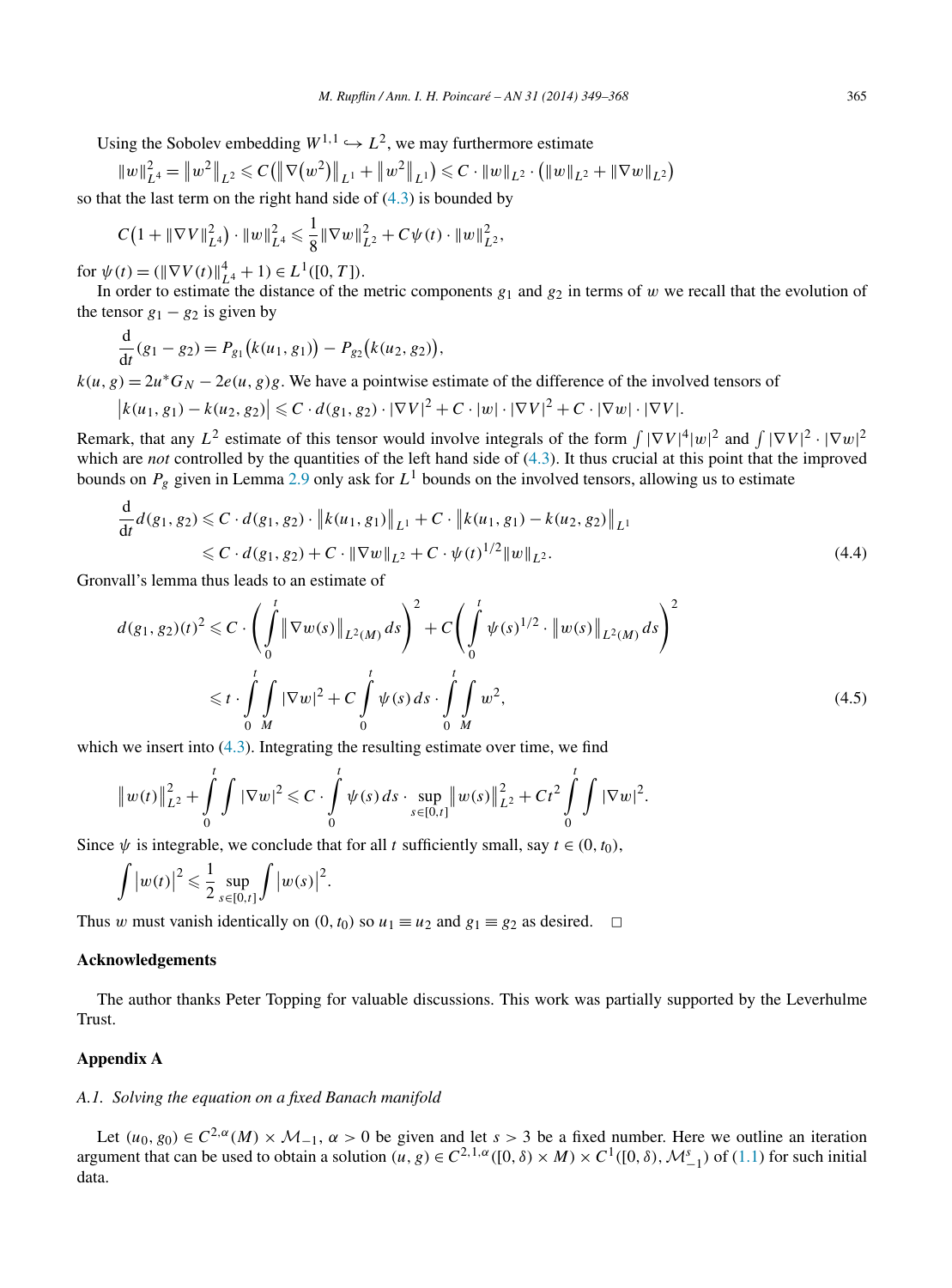<span id="page-17-0"></span>For  $\delta_0 = \delta_0(u_0, g_0, s) > 0$  to be determined later, we extend  $u_0$  to a constant in time map defined on  $M \times [0, \delta_0^2)$ and define iteratively for  $i = 1...$ 

- $g_i \in C^1([0, \delta_{i-1}^2], \mathcal{M}_{-1}^s)$  as the solution of  $\frac{d}{dt} g_i = P_{g_i}(k(u_{i-1}, g_i))$  with  $g_i(0) = g_0$ ;
- $u_i \in C^{2,1,\alpha}(M_{\delta_i})$  as the solution of  $\partial_t u_i = \tau_{g_i}(u_i)$ ,  $u_i(0) = u_0$ , defined and smooth on a maximal domain  $M_{\delta_i} :=$  $M \times [0, \delta_i^2), \delta_i \leq \delta_{i-1}.$

Here we use the Lipschitz-continuity of the map  $P_g$  on the Banach manifold  $\mathcal{M}_{-1}^s$  in the first step. We also remark that the equation for  $u_i$  is a semilinear parabolic equation so standard methods, see e.g. [\[9, Theorem 5.2.1\],](#page-18-0) lead to the existence of a solution  $u_i$  of the above equation, defined on all of  $[0, \delta_{i-1}^2)$  unless there is a blow-up in the gradient at some time  $\delta_i^2$ ,  $0 < \delta_i < \delta_{i-1}$ .

We claim that for  $\delta_0$  initially chosen small enough, the iterates are all defined on [0,  $\delta_0^2$ ) and satisfy

$$
||u_{i+1} - u_i||_{C^{2,1,\alpha}(M_{\delta_0})}^* \le \frac{1}{2} ||u_i - u_{i-1}||_{C^{2,1,\alpha}(M_{\delta_0})}^*,
$$
  
\n
$$
||g_{i+1} - g_i||_{C^1([0,\delta_0^2],\mathcal{M}_{-1}^s)}^* \le C \cdot \delta_0 ||u_{i+1} - u_i||_{C^{2,1,\alpha}(M_{\delta_0})}^*,
$$
\n(A.1)

thus converging to a classical solution  $(u, g) \in C^{2,1,\alpha}([0, \delta_0^2) \times M) \times C^1([0, \delta_0^2), \mathcal{M}_{-1}^s)$  in the limit  $i \to \infty$ . Here, we use scaling invariant versions of the standard parabolic Hölder norms, defined by  $||u||_{C^{0,\alpha}(M_\delta)}^* = ||u||_{C^{0}(M_\delta)} +$  $\delta^{\alpha}[u]_{C^{\alpha}(M_{\delta})}$  and more generally

$$
||u||^*_{C^{a,b,\alpha}(M_\delta)} = \sum_{\substack{k+2j\leq a\\j\leq b}} \delta^{2j+k} ||\partial_t^j \nabla^k u||^*_{C^\alpha(M_\delta)}, \quad M_\delta = [0,\delta^2) \times M.
$$

We remark that the second estimate of  $(A.1)$  immediately follows from Proposition [2.1](#page-3-0) and the Gronvall lemma, compare with [\(4.4\)](#page-16-0). To estimate  $w_i = u_i - u_{i-1}$ , we observe that

$$
\partial_t w_i - L_i w_i = f_i \tag{A.2}
$$

for the elliptic linear operator

 $L_i w := \Delta_{g_i} w + A_{g_i}(u_{i-1})(\nabla u_{i-1}, \nabla w) + (dA_{g_i}(u_{i-1}))(w)(\nabla u_{i-1}, \nabla u_{i-1})$ 

and a right hand side that is bounded in  $C^{0,\alpha}(M_\delta)$  for any  $\delta \leq \delta_i$  by

$$
\delta^2 \|f_i\|_{C^{0,\alpha}(M_\delta)}^* \leq C \|g_i - g_{i-1}\|_{C^1([0,\delta^2],\mathcal{M}_{-1}^s)}^* + C (||w_i||_{C^{2,1,\alpha}(M_\delta)}^*)^2
$$

with a constant depending on a  $C^{2,1,\alpha}$  bound on the previous iterate  $u_{i-1}$  but not on  $u_i$ . We then apply the following scaling invariant version of parabolic Schauder estimates.

**Proposition A.1.** Let M be a closed manifold and let  $\lambda > 0$ ,  $A < \infty$  be fixed. Then there exists a number  $C < \infty$  such *that the following holds true. Let L be any second order differential operator on*  $M_{\delta}$ ,  $\delta \in (0,1)$  *any number, that is given in local coordinate charts as*  $Lu = \partial_{x_i}(a^{ij}\partial_{x_j}u) + b^i\partial_{x_i}u + cu$  *with* 

$$
a^{ij}(x,t)\xi_i\xi_j \ge \lambda |\xi|^2 \quad \text{for all } \xi \in \mathbb{R}^m \text{ and } (x,t) \in M_\delta,
$$
  

$$
\|a^{ij}\|_{C^{1,0,\alpha}(M_\delta)}^* + \delta \|b^i\|_{C^\alpha(M_\delta)}^* + \delta^2 \|c\|_{C^\alpha(M_\delta)}^* \le A.
$$

*Then the solution*  $u \in C^{2,1,\alpha}(M_{\delta})$  *of*  $\partial_t w - Lw = f \in C^{\alpha}(M_{\delta})$ *,*  $w(0) = 0$  *satisfies* 

$$
||w||_{C^{2,1,\alpha}(M_\delta)}^* \leqslant C\delta^2||f||_{C^\alpha(M_\delta)}^*.
$$

In terms of giving a proof of this result, we remark that standard Schauder estimates combined with a scaling argument give in a first step an estimate of the form

$$
||w||_{C^{2,1,\alpha}(M_\delta)}^* \leq C\delta^2 ||f||_{C^\alpha(M_\delta)}^* + C ||w||_{C^0(M_\delta)}
$$
\n(A.3)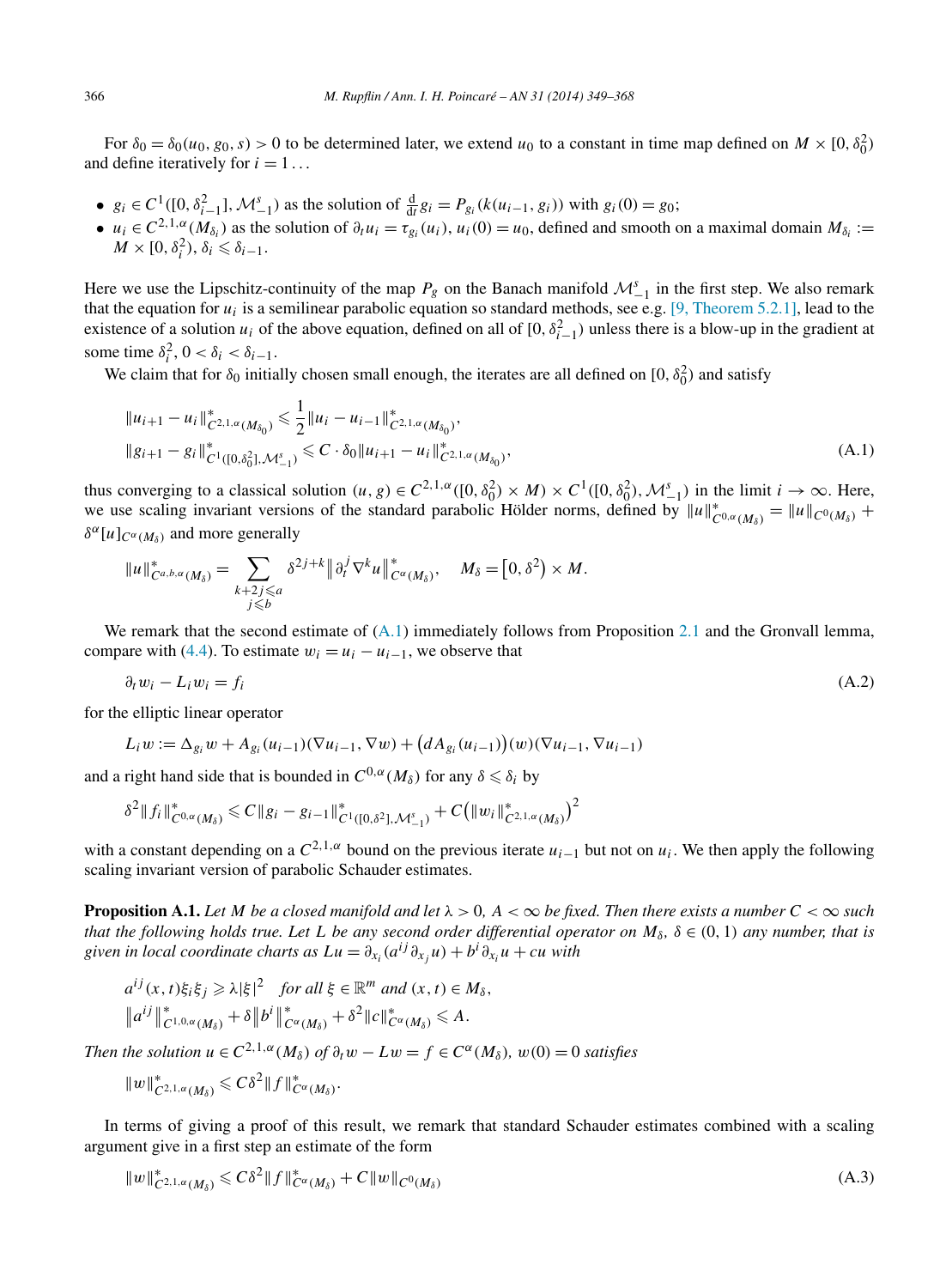<span id="page-18-0"></span>for constants *C* independent of *δ*. To retain this scaling invariance, we can then use the Ehrling lemma and a further rescaling argument to estimate the second term of  $(A.3)$  by

$$
||w(t)||_{C^0(M)} \leq \varepsilon \cdot ||w||_{C^{\alpha}(M_{\delta})}^* + C_{\varepsilon} \sup_{x \in M} \delta^{-1} ||w(t)||_{L^2(B_{\delta}(x))}
$$

on every time slice. Finally considering the evolution of local energy quantities of the form  $\int \varphi^2[a^{ij}\partial_{x_i}w(t)\partial_{x_j}w(t)+\varphi^2(a^{ij}\partial_{x_i}w(t)\partial_{x_j}w(t)]$  $\delta^{-2}w(t)^2$  *dx*,  $\varphi$  a cut-off function supported on balls of radius 2*δ*, gives that the last term in this estimate is bounded by a fixed (independent of *δ*) multiple of  $\delta^2 ||f||_{L^{\infty}}$ , completing the proof of Proposition [A.1.](#page-17-0)

Turning back to Eq. [\(A.2\)](#page-17-0) satisfied by  $w_i$ , this Schauder-estimate allows us to conclude that for any  $\delta < \delta_i$ 

$$
||w_i||_{C^{2,1,\alpha}(M_\delta)}^* \leq C\delta ||w_{i-1}||_{C^{2,1,\alpha}(M_\delta)}^* + C (||w_i||_{C^{2,1,\alpha}(M_\delta)}^*)^2.
$$

Since  $w_i(0) = 0$ , the norm  $||w_i||_{C^{2,1,\alpha}(M_\delta)}^*$  is small at least for  $\delta$  small (a priori depending on *i*). We conclude that the first estimate of [\(A.3\)](#page-17-0) holds true, initially for *δ* small and then, by a continuity argument, indeed for as long as the solution exists (provided  $\delta_0 = \delta_0(u_0, g_0)$  was initially chosen small enough). But this very estimate prevents a blow-up before time  $\delta_{i-1}$ , so that  $\delta_i = \delta_{i-1} = \cdots = \delta_0$ , completing the proof.

## *A.2. Proof of Lemma [2.8](#page-8-0)*

We finally provide a proof of the fact that any metric in  $\mathcal{M}_{-1}^s$  can be written in the form  $f^*g$  with  $f \in \mathcal{D}^{s+1}$  and  $\bar{g} \in \mathcal{M}_{-1}$ .

Let  $s > 3$  and let  $\Omega \subset M_{-1}^s$  be the subset of all metrics which can be written in the form  $g = f^* \overline{g}$  for a smooth metric  $\bar{g}$  ∈  $\mathcal{M}_{-1}$  and a diffeomorphism *f* of class  $H^{s+1}$ .

We first prove that  $\Omega$  is an open subset of  $\mathcal{M}_{-1}^s$  using the slice-theorem. Given any metric of the form  $g_0 = f_0^* \tilde{g}_0$ , *f*<sub>0</sub> ∈  $\mathcal{D}^{s+1}$  and  $\tilde{g}_0 \in \mathcal{M}_{-1}$  we apply the slice-theorem [2.3](#page-4-0) to the smooth metric  $\tilde{g}_0$  resulting in an  $\mathcal{M}^s_{-1}$ -neighbourhood *W* of  $\tilde{g}_0$ , consisting only of metrics of the form  $f * g_S$ ,  $g_S$  an element of a slice *S* around  $\tilde{g}_0$  and thus in particular smooth. The pull-back  $W = f_0^* \tilde{W}$  is then an  $\mathcal{M}_{-1}^s$ -neighbourhood of the original metric  $g_0 \in \mathcal{M}_{-1}^s$ , containing only metrics of the form  $g = f_0^*(f^*g_S) = (f \circ f_0)^*g_S$ ,  $g_S \in S \subset M_{-1}$  and  $f \circ f_0 \in \mathcal{D}^{s+1}$ . So indeed  $W \subset \Omega$  and  $\Omega$  is open.

To see that  $\Omega$  is also closed, we can use a result due to Ebin and Palais which says that the action of  $\mathcal{D}^{s+1}$  on  $\mathcal{M}_{-1}^s$ is proper, see e.g. Theorem 2.3.1 in [\[18\];](#page-19-0) in practice this means that if we are given a sequence of diffeomorphisms  $f_i \in \mathcal{D}^{s+1}$  and a convergent sequence of metrics  $g_i \to g$  in  $\mathcal{M}_{-1}^s$  then knowing that  $f_i^* g_i \to \bar{g} \in \mathcal{M}_{-1}^s$  converges (in *H*<sup>*s*</sup> topology) is enough to conclude that also (a subsequence of) the diffeomorphisms  $f_i$  converge,  $f_i \rightarrow f$  in  $\mathcal{D}^{s+1}$ .

Let now  $g \in M_{-1}^s$  be such that there are diffeomorphisms  $f_i \in \mathcal{D}^{s+1}$  and metrics  $g_i \in \mathcal{M}_{-1}$  with  $f_i^* g_i \to g$ (in  $\mathcal{M}_{-1}^s$ ). This convergence implies in particular that the length  $\ell(g_i) = \ell(f_i^* g_i)$  of the shortest closed geodesic of *(M,gi)* is bounded away from zero. Thus the Mumford compactness theorem implies that after pulling back *gi* by a *smooth* family of diffeomorphisms  $\tilde{f}_i$ , a subsequence of  $g_i$  converges smoothly

$$
(\tilde{f}_i)^* g_i = (f_i^{-1} \circ \tilde{f}_i)^* (f_i^* g_i) \to \bar{g} \in \mathcal{M}_{-1}.
$$

We conclude that the diffeomorphisms  $f_i^{-1} \circ \tilde{f}_i$  converge to another diffeomorphism  $f \in \mathcal{D}^{s+1}$  and thus that  $g =$  $(f^{-1})^* \bar{g}$  ∈  $\Omega$ .

#### **References**

- [1] [W. Ding, J. Li, Q. Liu, Evolution of minimal torus in Riemannian manifolds, Invent. Math. 165 \(2006\) 225–242.](http://refhub.elsevier.com/S0294-1449(13)00053-X/bib44696E672D4C692D4C6975s1)
- [2] [W.Y. Ding, G. Tian, Energy identity for a class of approximate harmonic maps from surfaces, Comm. Anal. Geom. 3 \(3–4\) \(1995\) 543–554.](http://refhub.elsevier.com/S0294-1449(13)00053-X/bib44696E672D5469616Es1)
- [3] J. [Eells, H.J. Sampson, Harmonic mappings of Riemannian manifolds, Amer. J. Math. 86 \(1\) \(1964\) 109–160.](http://refhub.elsevier.com/S0294-1449(13)00053-X/bib45656C6C732B53616D70736F6Es1)
- [4] A. [Freire, Uniqueness of the harmonic map flow from surfaces to general targets, Comment. Math. Helv. 70 \(1\) \(1995\) 310–338.](http://refhub.elsevier.com/S0294-1449(13)00053-X/bib46726569726532s1)
- [5] A. [Freire, Uniqueness of the harmonic map flow in two dimensions, Calc. Var. 3 \(1\) \(1995\) 95–105.](http://refhub.elsevier.com/S0294-1449(13)00053-X/bib467265697265s1)
- [6] R.D. [Gulliver, R. Osserman, H.L. Roydon, A theory of branched immersions of surfaces, Amer. J. Math. 95 \(1973\) 750–812.](http://refhub.elsevier.com/S0294-1449(13)00053-X/bib474F52s1)
- [7] S. [Kobayashi, K. Nomizu, Foundations of Differential Geometry, Interscience Publishers, 1963.](http://refhub.elsevier.com/S0294-1449(13)00053-X/bib4B6F622D4E6F6Ds1)
- [8] G. [Lieberman, Second Order Parabolic Differential Equations, World Scientific, 1996.](http://refhub.elsevier.com/S0294-1449(13)00053-X/bib4C69656265726D616Es1)
- [9] [F. Lin, C. Wang, The Analysis of Harmonic Maps and Their Heat Flows, World Scientific, 2008.](http://refhub.elsevier.com/S0294-1449(13)00053-X/bib4C696E2D57616E67s1)